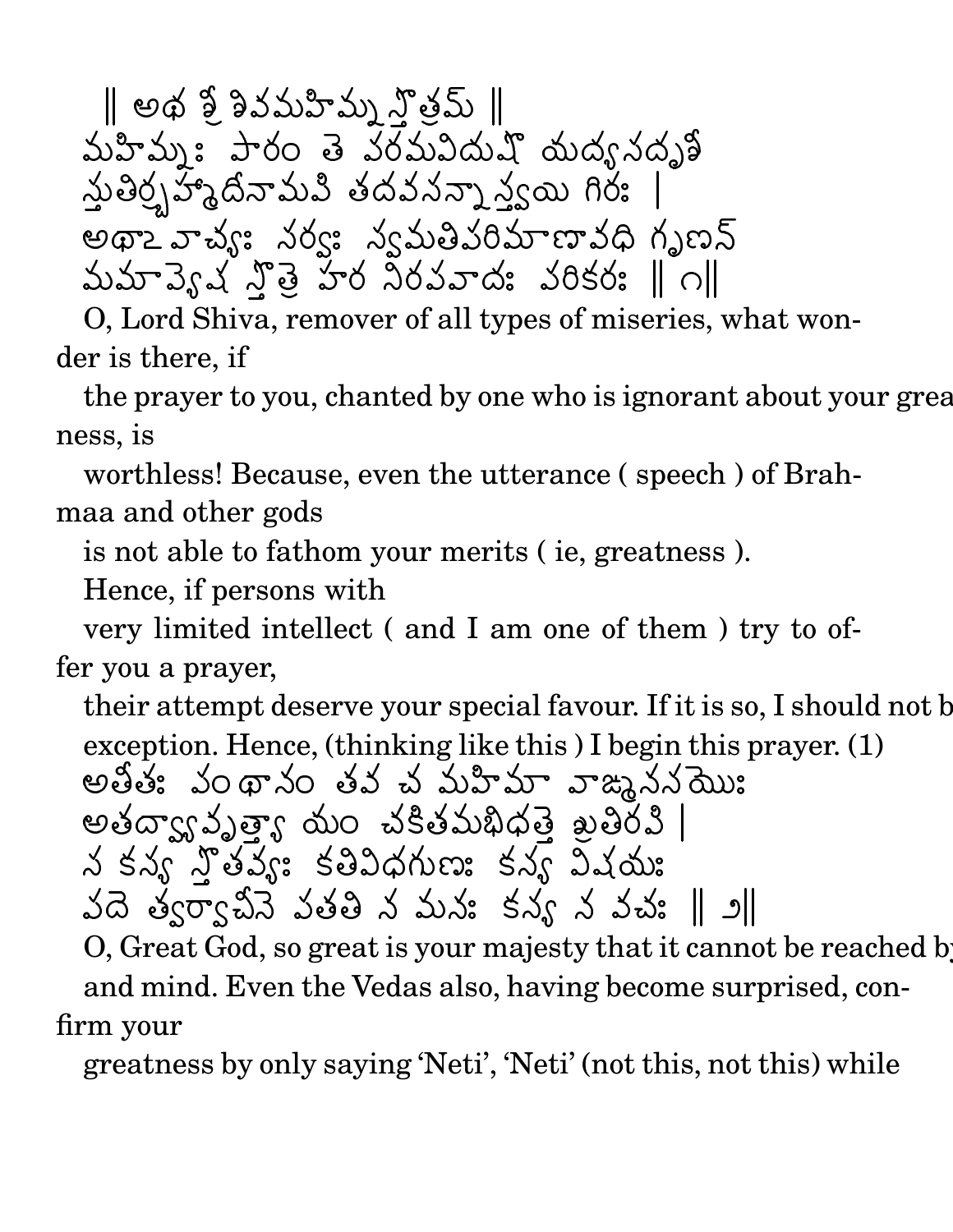describing you. Who can praise this type of greatness of yours? W many qualities is it composed? Whose subject of description can it be ? And

yet even then whose mind and speech are not attached to your this Saguna form ? (2)

మధున్నీతా వాచః వరమమృతం నిర్మిం <u>in the contract of the contract of the contract of the contract of the contract of the contract of the contract of the contract of the contract of the contract of the contract of the contract of the contract of the contra</u>  $\blacksquare$  (  $\blacksquare$  ) and (  $\blacksquare$  ) and (  $\blacksquare$  ) and (  $\blacksquare$  ) and (  $\blacksquare$  ) and (  $\blacksquare$  ) and (  $\blacksquare$  ) and (  $\blacksquare$  ) and (  $\blacksquare$  ) and (  $\blacksquare$  ) and (  $\blacksquare$  ) and (  $\blacksquare$  ) and (  $\blacksquare$  ) and (  $\blacksquare$  ) and (  $\$ ; experience and the contract of the contract of the contract of the contract of the contract of the contract of 5 ;=@  $\overline{\phantom{a}}$  is a set of  $\overline{\phantom{a}}$  if  $\overline{\phantom{a}}$  if  $\overline{\phantom{a}}$  if  $\overline{\phantom{a}}$  if  $\overline{\phantom{a}}$  if  $\overline{\phantom{a}}$  if  $\overline{\phantom{a}}$  if  $\overline{\phantom{a}}$  if  $\overline{\phantom{a}}$  if  $\overline{\phantom{a}}$  if  $\overline{\phantom{a}}$  if  $\overline{\phantom{a}}$  if  $\overline{\phantom{a}}$  if  $\$ వి నురగురొర్విన్మయవదమ్ | మమ త్వెతాం వాణిం గుణకథనవుణె ్న భష — н. J D J J J J ! - Experience of the contract of the contract of the contract of the contract of the contract of the contract of " పునామిత్యరైౖ స్మిన్ పురమథన ః " JJJJJ O న బుద్ధిర్యవసితా ∥ ౩∥

O, Paramaatmaa (Greatest Soul), as you are the very creator of speech of

the Vedas, which is like highest type of nectar and as sweet as hor can even the speech of Brahaspati (Guru, or spiritual guide of god surprise you ? (ie, the speech of even Brahaspati is worthless before you).

O, Destroyer of Three Cities of the demons, thinking that my spee become purified by this act, my intellect (Buddhi) has be-

come prepared to

sing your greatness. (3) పైశ్వర్యం యతజ్ఞగదుదయరక్ష్మాలయకృత్ . త్రయీ వ్యవ్వం తీసుషు గుణభిన్నా ను తనుషు | 2 @ ' అభవ్యానామస్తిన్ వరద రమణీయామరమణిం **\$&&&&&&&&&&&&&&&&&&&** నుం వ్యాక్తోం విదధత '  $\bullet$  . And the set of the set of the set of the set of the set of the set of the set of the set of the set of the set of the set of the set of the set of the set of the set of the set of the set of the set of the set of t ,我们也不会有什么。""我们,我们也不会有什么?""我们,我们也不会有什么?""我们,我们也不会有什么?""我们,我们也不会有什么?""我们,我们也不会有什么?  $\frac{1}{8}$  ఇహైకె జడధియః  $\parallel$  v $\parallel$ 

O, Giver of Boons, your greatness is the cause of creation, maintenance,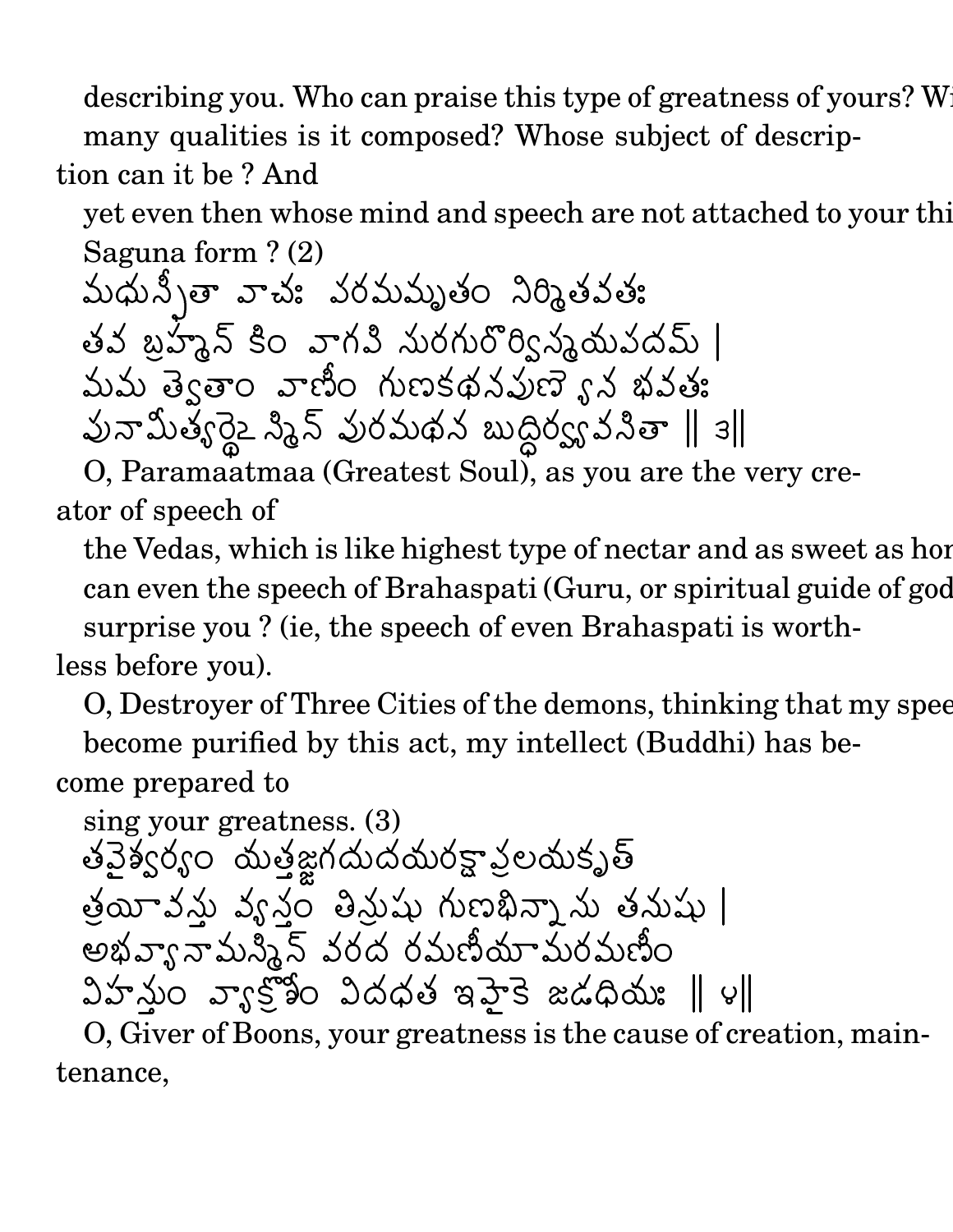and destruction of the whole universe; this is supported by three '  $(i$ e, Rigveda, Yajurveda, and Saamaveda); it is distributed in the  $t$ qualities (ie, Satva, Rajas and Tamas) and three bodies (of Brahmaa, VishhNu

and Mahesha). Such is your greatness but certain stupid persons in this

world are trying to destroy it by slander, which may be delightful to them

but is really undelightful. (4) కిమీహః కింకాయః న ఖలు కిముపాయస్తిభువనం <u>a serie de la construcción de la construcción de la construcción de la construcción de la construcción de la c</u> కిమాధారో ధాతా సృజతి కిముపాదాన ఇతి చ |  $3$  ఇలి చ $\parallel$ entration and the contract of the contract of the contract of the contract of the contract of the contract of ఇర్ర్ట్ శ్రీర్మి త్వయ్య న త్యయ్య నవనర దుః న్హి హతధియః . . . . . . range and the second control of the second control of the second control of the second control of the second control of the second control of the second control of the second control of the second control of the second con the contract of the contract of the contract of the contract of the contract of the contract of the contract of  $\mathcal{L}(\mathcal{S})$  ము సిర్ముల ముస్తు జగత:  $\parallel \mathcal{R} \parallel \mathcal{S}$   $\blacksquare$ If the Paramaatmaa (the Greatest Soul) creates the three worlds whole Universe), what is his gesture ? What is his body ? What is ? What is his basis (support)? What are his means (instruments,resources) ?

These are the useless questions raised by some stupid critics, in order to

mislead people, against one (i.e., you) who always remains incompatible to

senses. (5) జన్కాన్ లొకాః కిమవయవవన్నౖ పి జగతాం  $\mathcal{L} = \mathcal{L} \mathcal{L}$  , we have the set of  $\mathcal{L} = \mathcal{L} \mathcal{L}$  , we have the set of  $\mathcal{L} = \mathcal{L} \mathcal{L}$ గతాం షాతారం కిం భవవిధిరనాదృత్య భవతి | n and the state of the state of the state of the state of the state of the state of the state of the state of t అనికి వా కుర్యాద్ శువనజననె కః వరికఁ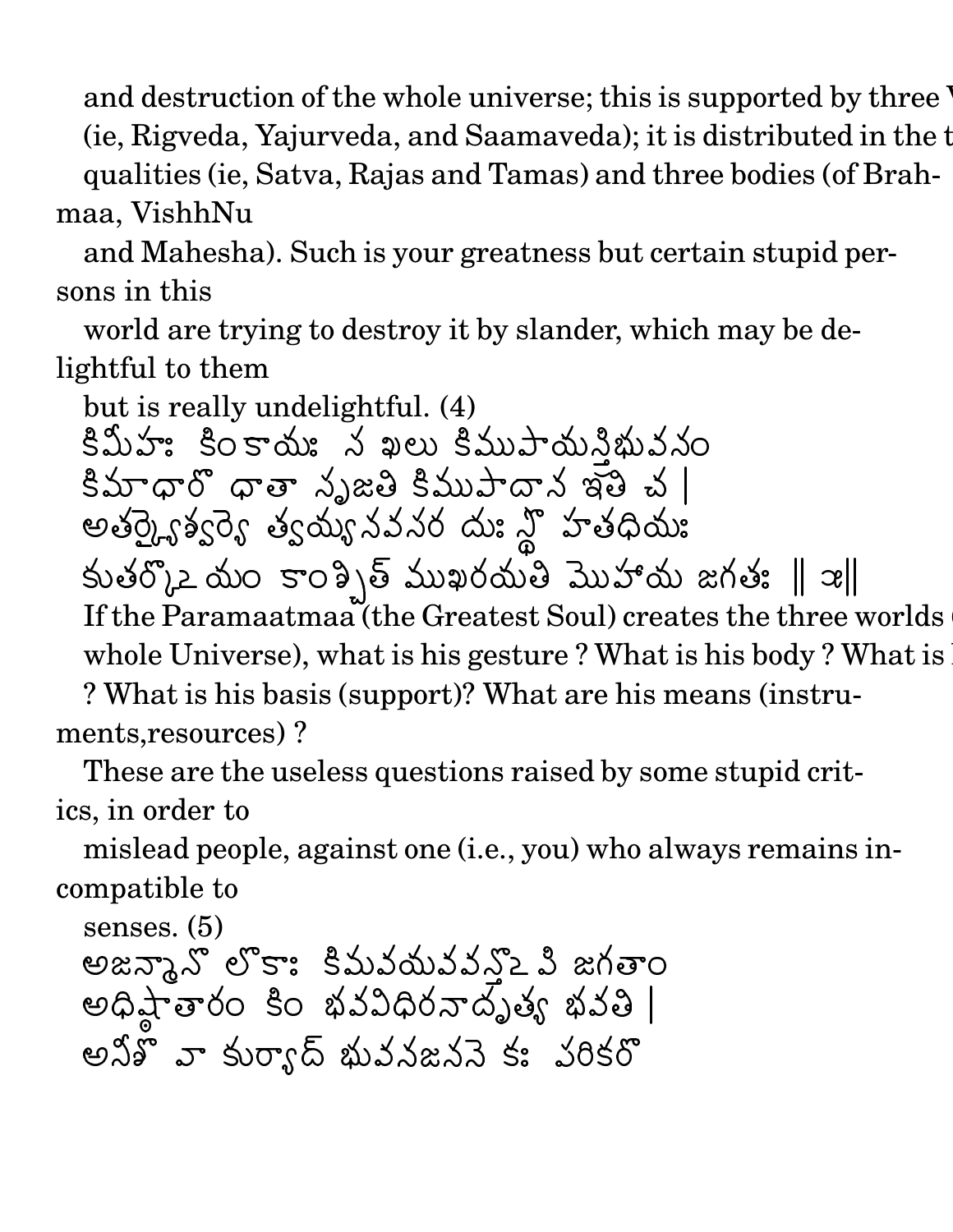యతొ మన్హాస్యాం ప్రత్యమరవర నం .  $\frac{1}{2}$  and  $\frac{1}{2}$  is an orbit  $\frac{1}{2}$  is a set of a 3b  $\parallel$  c  $\parallel$ 

 $O$ , Best  $\widetilde{O}$ f The Gods, are the seven Lokas (It is believed that there seven worlds in this Universe, namely, Bhooloka, Bhuvarloka, Svargaloka,

Maharloka, Janaloka, Tapaloka, and Satyaloka) unborn? Was the the Universe independent of its Lord (ie, You)? If it was so, then w were the means by which it was created that the stupid crit-

## ics are creating

doubts about you? (ie, you are the only creater of the whole Universe). (6)

 2 యీ సాఙ్యం యొగ: వఖవతిమతం వైవ్లవమితి న్మీన్నె నట్టాన్ నెం . నసానె వరమిదముదః వథ్యమితి చ | . రుచీనాం వైపిత్యాద ఏనా౦ వైచిత్రాగ్గదృజుకుటిల నాన  $\mathfrak{g}$ దృజుకుటిల నానావథజుషాం  $36x$ ည်းဝ $10$ @ నృణామెకొ గమ్యన్యమని వయసామరవ ఇవ |  $\sim$  5  $\sim$  5  $\sim$  5  $\sim$  5  $\sim$  5  $\sim$  5  $\sim$  5  $\sim$  5  $\sim$  5  $\sim$  5  $\sim$  5  $\sim$  5  $\sim$  5  $\sim$  5  $\sim$  5  $\sim$  5  $\sim$  5  $\sim$  5  $\sim$  5  $\sim$  5  $\sim$  5  $\sim$  5  $\sim$  5  $\sim$  5  $\sim$  5  $\sim$  5  $\sim$  5  $\sim$  5  $\sim$  5  $\sim$  5  $\sim$  5  $\sim$ 

The different practices based on the three Vedas, SaMkhya, Yoga, Pashupata-mata, VaishhNava-mata etc. are but different paths (to reach to the Greatest Truth) and people on account of their different

aptitude choose from them whatever they think best and deserved to be

accepted. But as the sea is the final resting place for all types of streams , You are the only reaching place for all people whichever

మహొక్ల: ఖట్యాజ్లం వరఖరజీనం భన్న ఫణిన: path,straight or zigzag, they may accept. (7) e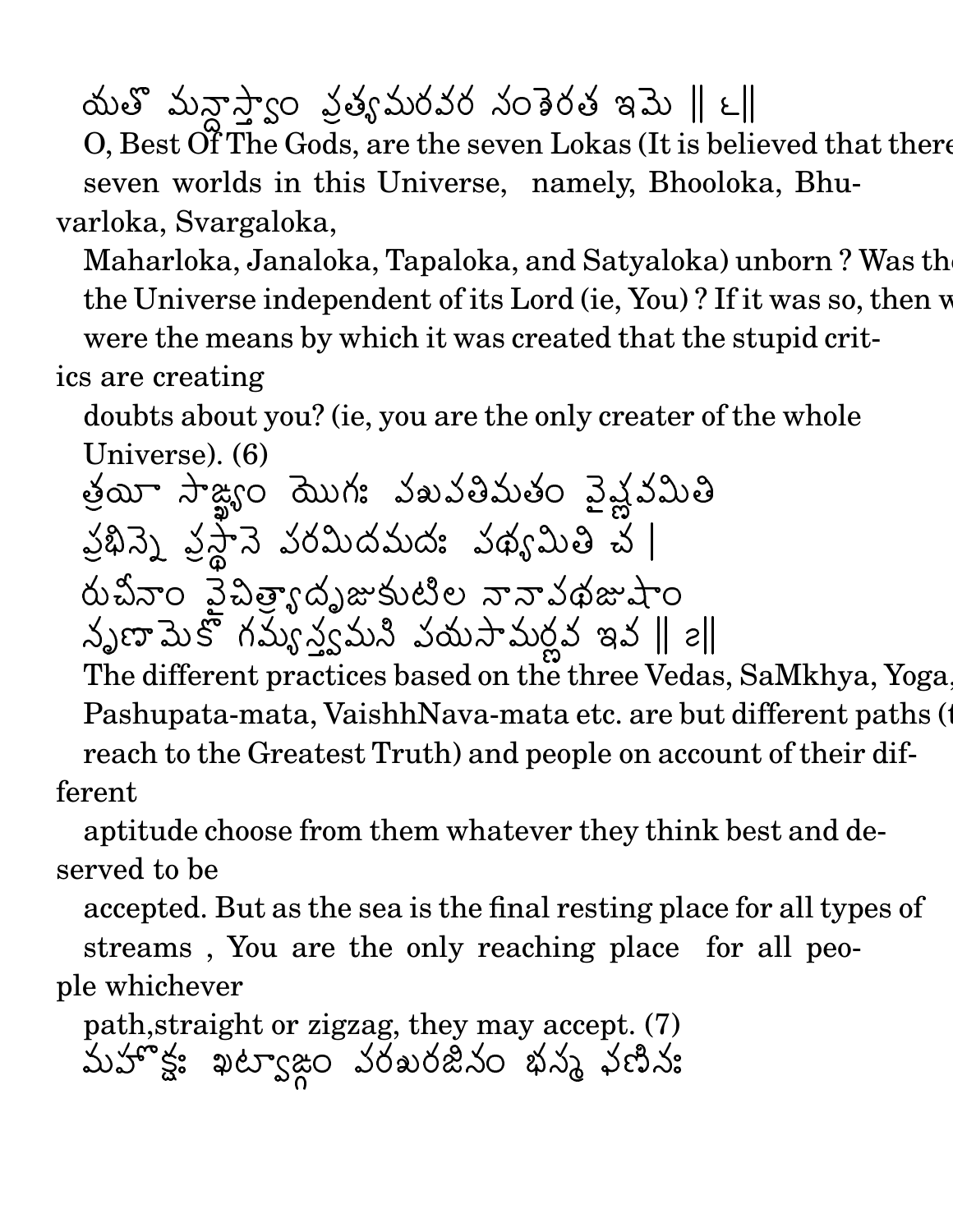$5 - 2$  3 3  $3 - 3$  50  $3 - 3$   $3 - 5$   $1$ మరాస్తాం తామృద్ధిం దధతి తు భవద్భూ ప్రణిహితాం

 $\vec{r}$  ని సౌ $\vec{r}$  ని సౌకర్యం విషయమృగతృష్ణాభమయతి $\parallel \sigma \parallel$ 

O, Giver of the Boons, the bull, the parts of a cot, chisel, the

elephant-skin, Ashes, the serpent, the skull: these are the articles of

your house-hold. And yet gods get all their riches merely by the m ment

of your eye-brows. Really, false desires for worldly things do not d ceive (

mislead) one who is always is absorbed in his soul (ie, the Yogiin fact

You).  $(8)$ థ్రువం కశ్చిత్ నర్వం నకలమవరన్త్యభువమిదం  $16$   $\sigma$   $32 \sigma$   $35 \sigma$   $36 \sigma$  గదతి  $35 \sigma$ నవిష్ణు నమనేఽ వె. తనిశ్వ పురమథన తెర్విశ్రీత ఇవ  $\Delta$ ువన్ జిహ్మే త్వాం న ఖలు నను ధృష్ణా ముఖరతా  $\parallel$   $\tau\parallel$ O, Destroyer Of (Three) Cities, some persons call this Uni-

verse eternal

(ever lasting), others call it temporary, and yet others call it both eternal and temporary. Hence, being surprised (perplexed) by the contradictory opinions on this subject, I am really becoming immodest in

loquaciously praising You. (9) తవైశ్వర్యం యత్నాద్ యదువరి విరిఇ్భిర్హరిరధః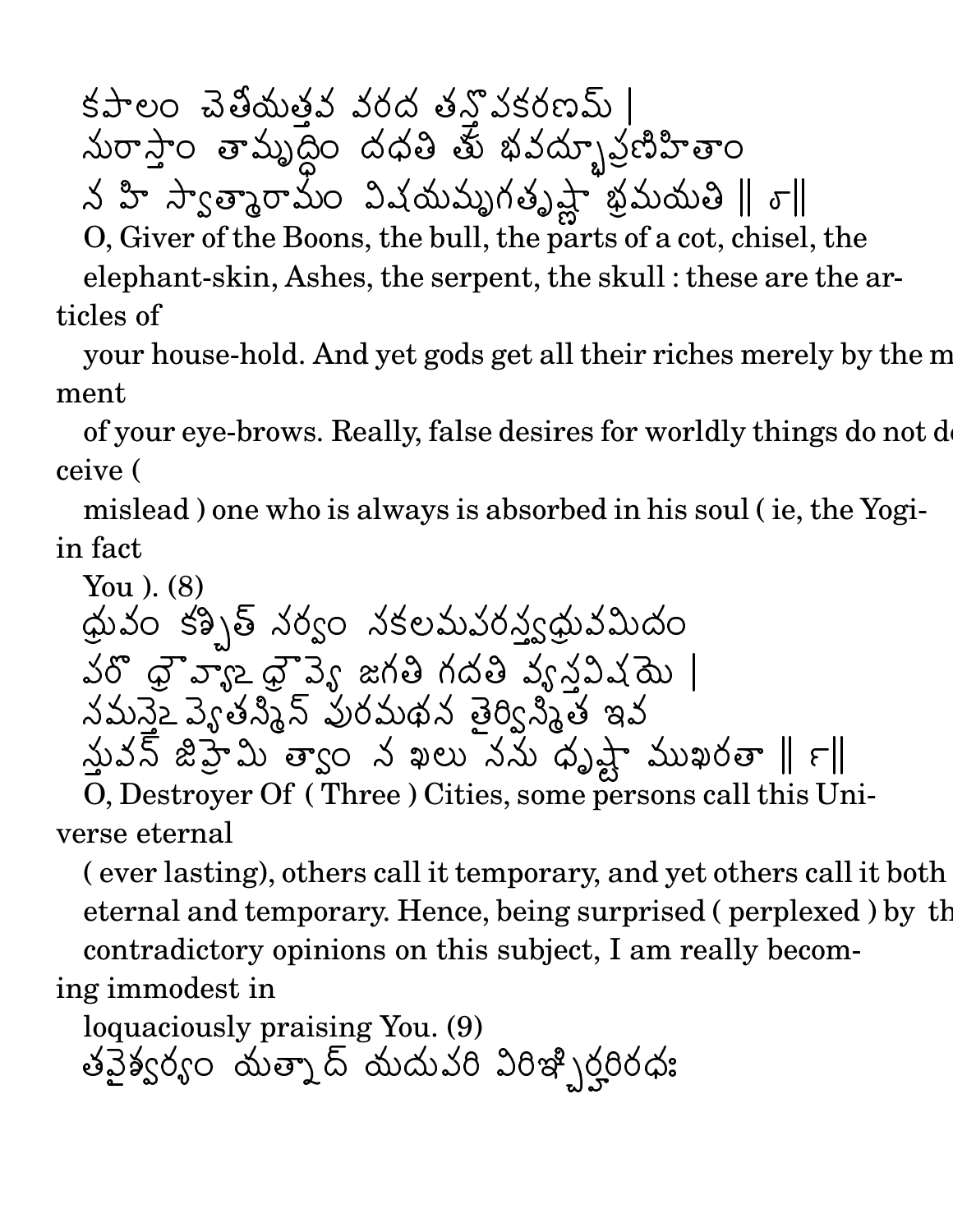వరిచ్చెతుం యాతావనిలమనలన్కన్దవప్రవు | తతొ భక్తిక్షద్దా-భరగురు-గృణద్భాం గిరిశ యత్

 $\lambda$ ွင်္လာဝ မန္ဒါ မားၾက မသံ ဒီသို့လည်းမှုတွဲ ၃၀မ  $\parallel$  ဂဝ $\parallel$ 

Brahma and VishhNu wanted to measure your wealth *i.e.greatne* the form of Fire and your whole body was a column of fire extending over

space. While Brahma took the form of a swan and flew high to see top(head), VishhNu took the form of a boar and dug up downwards to see the

bottom (feet). Neither could succeed. (While VishhNu confessed the truth.

Brahma falsely claimed that he had found the top and persuaded the Ketaki

flower to bear false witness. Shiva punished Brahma by removing one of his 5

heads and ordered that henceforth the Ketaki flower should not b

his worship). When ultimately both praised you with full devotion and faith,

you stood before them revealing your normal form. O, mountaindweller, does

not toeing your line always bear fruit? (10) అయత్నా దాసాద్య తిభువనమవెరవ్యతికరం  $\Delta$ శాన్యో యద్భాహానభృత-రణకణూ-వరవశాన్ | <u> శిరః వద్మశైణీ-రచితచరణా మ్బొరుహ-బలె ః</u>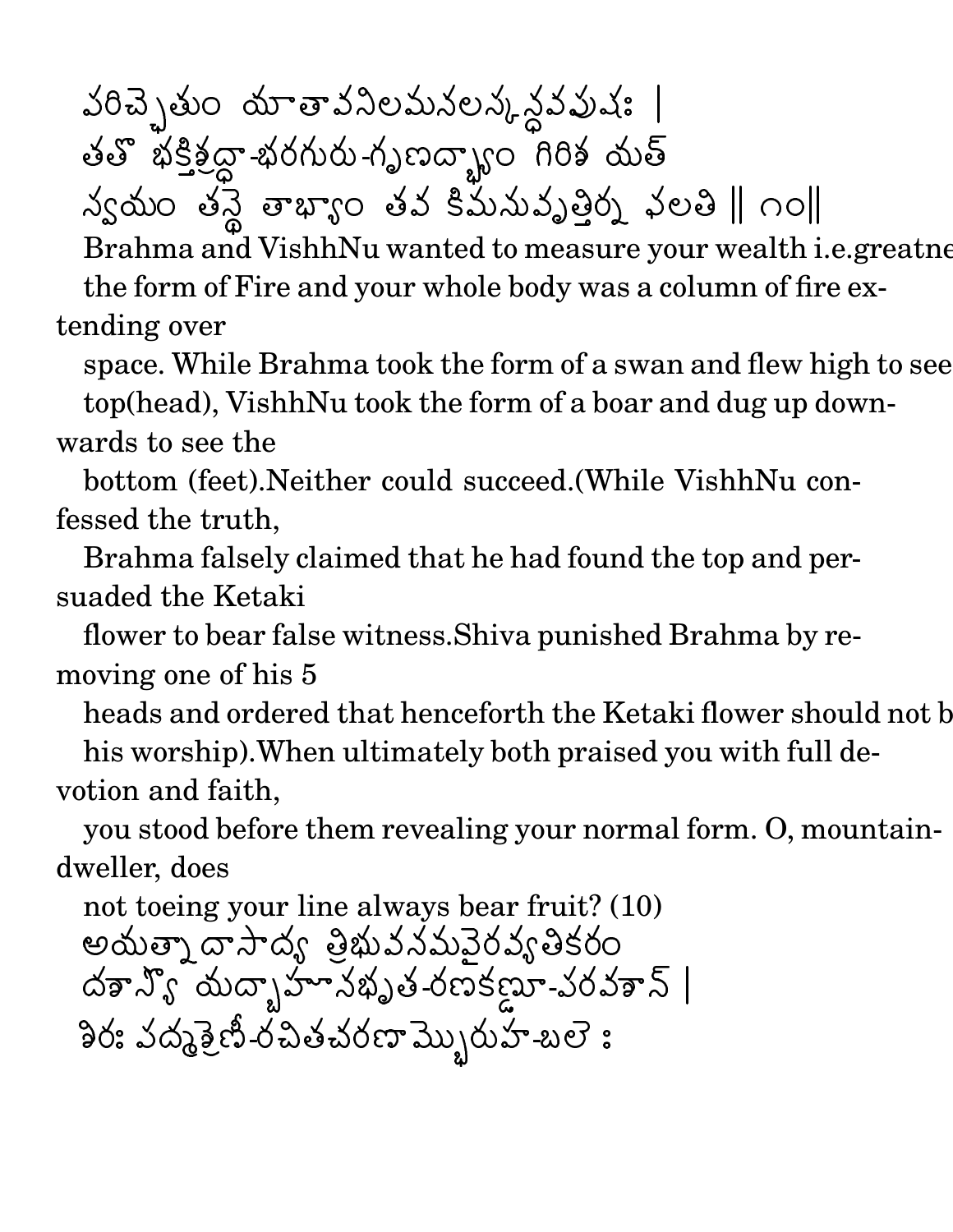న్థిరాయాన్త్వద్భక్తెన్తివురహర విన్ఫూర్జితమిదమ్ ∥ం౧∥

Oh, destroyer of the three cities! The effortless achievement of the

ten-headed Ravana in making the three worlds enemyless (having conquered)

and his arrant eagerness for further fight by stretching his arms, the result of his constant devotion to your lotus feet at which he et laid the lotus garland consisting of his 10 heads! (11)

అముష్య త్వత్సెవా-నమధిగతసారం భుజవనం బలాత్ కైలానెఽ వి త్వదధివనతౌ విక్రమయతః అలభ్యా హేతాలె ఒ వ్యలనచలితాం గుష్ట్రీరనీ నైతిష్టా త్వయ్యానీద్ ధ్రువమువచితొ ముహ్యతి ఖలః || ౧౨|| Having obtained all his prowess through worshipping you, RavaNa once dared

to test the power of his arms at your own dwelling place (Kailas Mountain). When he tried to lift it up, you just moved a toe of your on a head of his and lo! Ravana could not find rest or peace even i nether-world. Surely, power maddens the wicked. Finally RavaNa

reestablished his faith in you. (12) యదృద్ధిం సుత్రామ్ణు వరద వరమొచ్చైరవి నతీం  $\omega$ \$ $\frac{1}{2}$  బాణ: వరిజనవిధెయత్రిభువన: | న తచ్చిత్రం తన్మిన్ వరివనితరి త్వచ్చరణమొుః  $\lambda$  కస్పావ్యవు త్యే భవతి శిరనన్వయ్యవనతి:  $\parallel$  റెక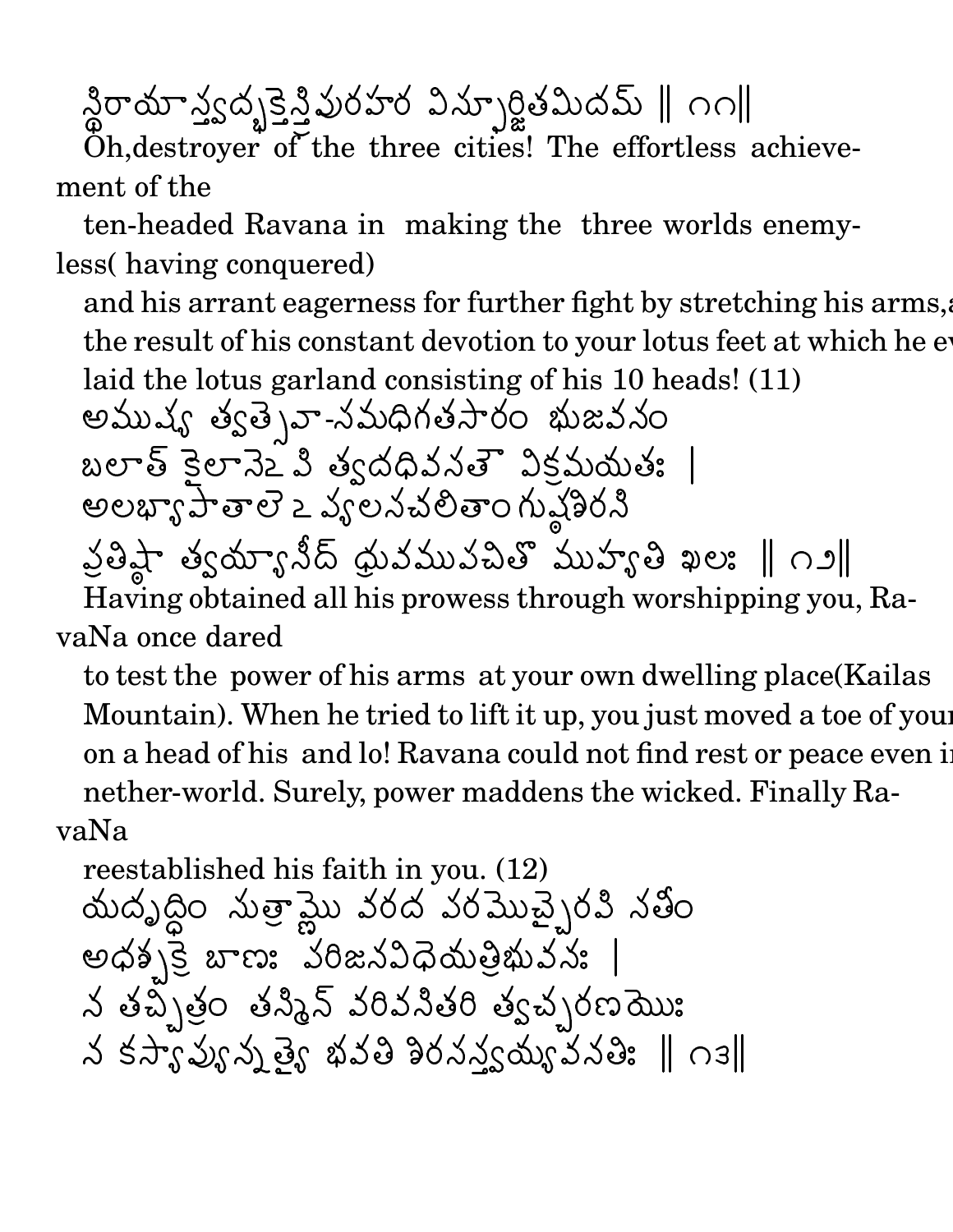Oh boon-giver! BaaNa, the demon king made all the three worlds with all their attendants and even the greatest wealth of In-

## dra was a

trifle for him. It was not a surprise at all, since he 'dwelt' in your అకాణ -బ్రహ్మాణ -క్షయచకిత -దె వానురకృపా feet; who does not rise in life by bowing his head to you? (13) విధెయస్వాౖ≥ నీద్ యనినయన విష్  $\ddot{\phantom{a}}$  , and a result of the set of the set of the set of the set of the set of the set of the set of the set of the set of the set of the set of the set of the set of the set of the set of the set of the set of the . . . . . . Experience the contract of the contract of the contract of the contract of the contract of the contract of the

 @ /5 X e de la construcción de la construcción de la construcción de la construcción de la construcción de la construcción గ్నాష్ కణ్ తవ్వ కురుతె . . . . . . న కురుతె న శ్రీయమహొ

వి శ్రామ్యో భువన-భయ- భజ్- $\sim$ -భయ- భజ్ణ- వ్యవసినః  $\parallel$  ౧౪ $\parallel$ 

When the ocean was being churned by the gods and demons for 'amRit.h'(nectar), various objects came forth: at one point, there example. the 'kAlakUTa' poison which threatened to consume everything. The gods as

well as the demons were stunned at the prospect of the entire universe

coming to an end, O, three-eyed lord, who is ever compassionate and engaged

in removing the fear of the world, you took it(poison) on yourself by

consuming it. (On Parvati's holding Shiva's throat at that point, the poison froze blue there itself and Shiva became 'neelakan-

## Tha'). It is

strange that this stain in your neck, though appearing to be a deformity,

actually adds to your richness and personality. (14)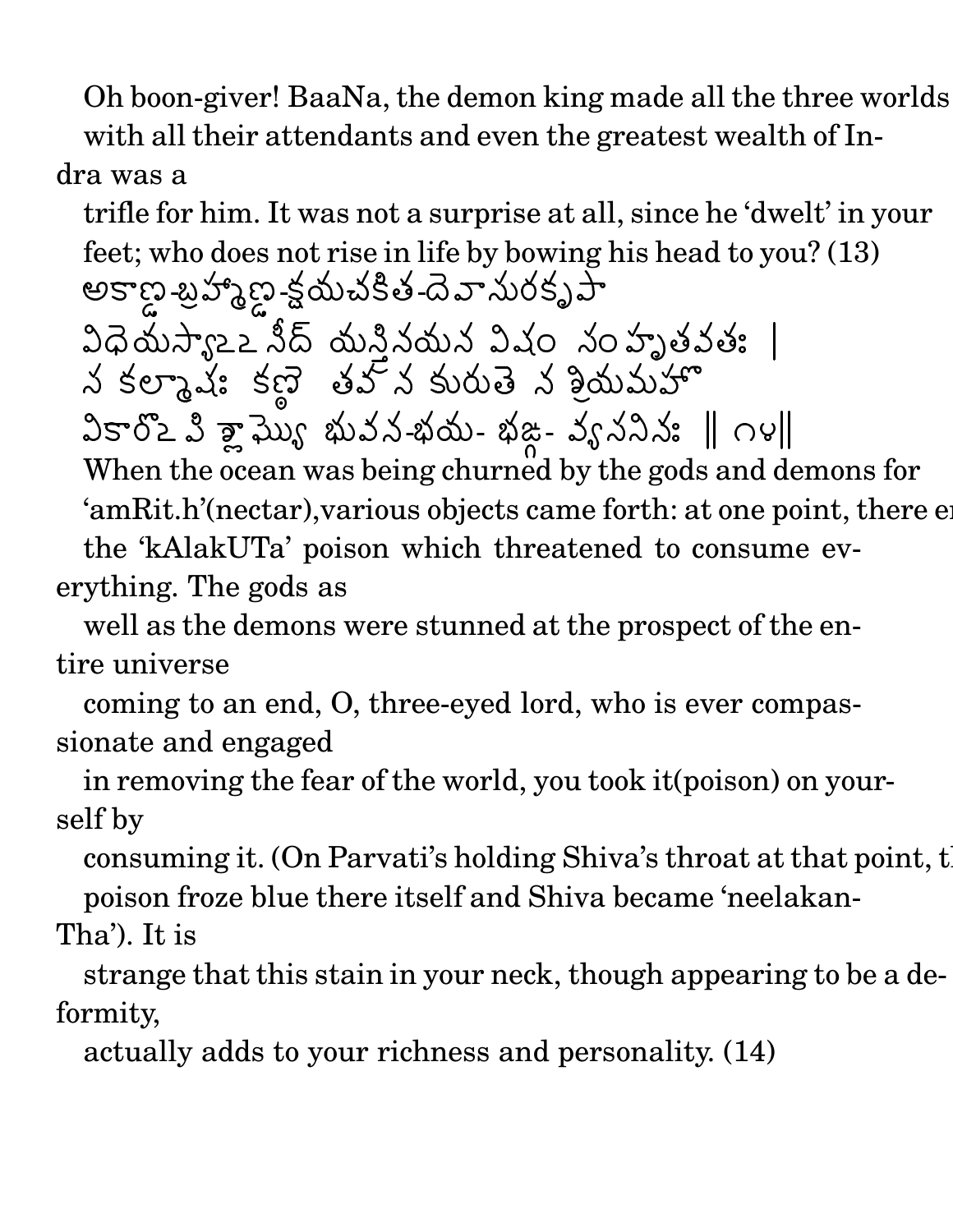- /
%F the contract of the contract of the contract of the contract of the contract of the contract of the contract of రా నైవ క్వచిద*పి న*దెవా*ను*రనరె

నివరనె నిత్యం జగతి జయి గతి జయినో యన్య విశిఖాః | /5 K-0V4 March 2009 (1999) 1999 (1999) 1999 (1999) 1999 (1999) 1999 (1999) 1999 (1999) 1999 (1999) 1999 (1999) 1 and the contract of the contract of the contract of the contract of the contract of the contract of the contract of the contract of the contract of the contract of the contract of the contract of the contract of the contra

" <sup>b</sup> be a series of the series of the series of the series of the series of the series of the series of the series శ త్వామితరనురసాధారణమభూత్

న్మర: నృర్ధవా,తా నవి హీ వశిషు వర  $\sim$  9  $\sim$  9  $\sim$  9  $\sim$  9  $\sim$  9  $\sim$  9  $\sim$  9  $\sim$  9  $\sim$  9  $\sim$  9  $\sim$  9  $\sim$  9  $\sim$  9  $\sim$  9  $\sim$  9  $\sim$  9  $\sim$  9  $\sim$  9  $\sim$  9  $\sim$  9  $\sim$  9  $\sim$  9  $\sim$  9  $\sim$  9  $\sim$  9  $\sim$  9  $\sim$  9  $\sim$  9  $\sim$  9  $\sim$  9  $\sim$  9  $\sim$ " K-L " #M E <sup>Z</sup>

The cupid's(love-god 'manmatha's) (flower) arrows never return

unaccomplished whether the victims were gods or demons or men. ever O,

master! he has now become just a remembered soul (without body),since he

looked upon you as any other ordinary god, shot his arrow and got burnt to

ashes, in no time. Insulting, masters (who have controlled their senses), does one no good. (15)

మహీ పాదాఘాతాద్ వజతి నహసా నంశయవదం వదం వివ్ల్పైమ్యద్ భు ర్పామ్యద్ భుజ-వరిఘ-రుగ్ణ-గ్రహ- గణమ్ | ముహర్హరై స్యం యాత్య - and the set of the set of the set of the set of the set of the set of the set of the set of the set of the set of the set of the set of the set of the set of the set of the set of the set of the set of the set of the se  $\sim$  21  $\sim$  21  $\sim$  21  $\sim$  21  $\sim$  21  $\sim$  21  $\sim$  21  $\sim$  21  $\sim$  21  $\sim$  21  $\sim$  21  $\sim$  21  $\sim$  21  $\sim$  21  $\sim$  21  $\sim$  21  $\sim$  21  $\sim$  21  $\sim$  21  $\sim$  21  $\sim$  21  $\sim$  21  $\sim$  21  $\sim$  21  $\sim$  21  $\sim$  21  $\sim$  21  $\sim$   $\sim$  -2  $\sim$  -3  $\sim$  -3  $\sim$ the contract of the contract of the contract of the contract of the contract of the contract of the contract of  $\frac{1}{2}$  -get జగద్దక్షామై త్వం నటని నను వాషై / graduate the contract of the contract of the contract of the contract of the contract of the contract of the contract of the contract of the contract of the contract of the contract of the contract of the contract of the c  $\lambda$ ు వామైవ విభుతా  $\parallel$  ౧౬ $\parallel$ 

You dance for protecting the world, but strangely, your glorious act

appears to produce the opposite result in that the earth suddenly struck by

your dancing feet doubts that it is coming to an end; even VishhN main

is shaken in fear when your mace like arms bruise the plan-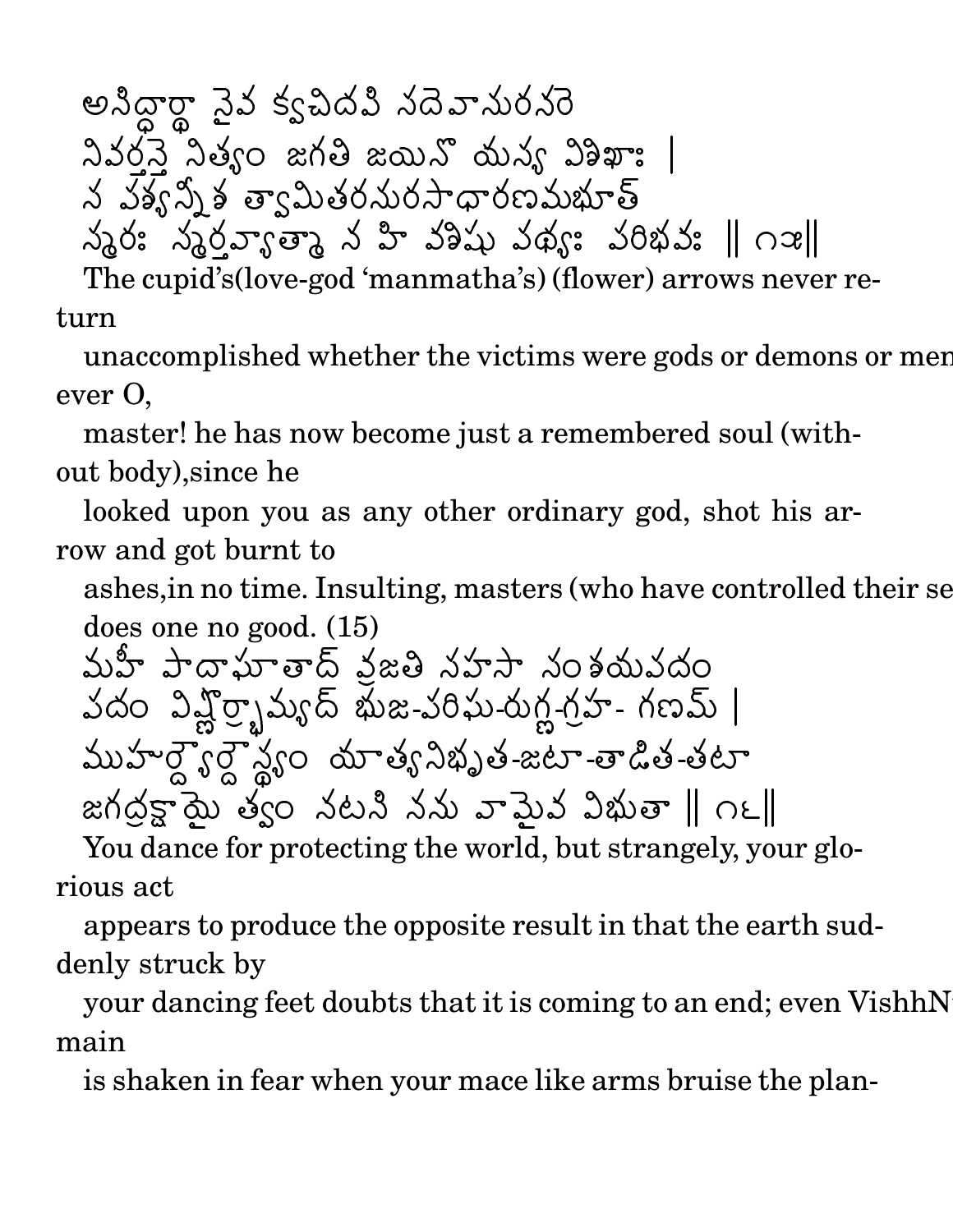ets; the godly

region feels miserable when its banks are struck by your agitated matted

known as Ganga) it creates many islands and whirlpools on the ea same turbulent river appears like a mere droplet of water on your head.

This itself shows how lofty and divine your body(form) is! (17) రథః క్లొణీ మన్హా శతధృతిరగెన్డొ ధనురథో దిధక్షోన్తై కో మం త్రివురతృణమాడమ్భర విధి: ၁၀ဿ క్రీడన్యో న ఖలు వరతనా: వ్రభుధియ: || ౧ర ||

When you wanted to burn the three cities, you had the earth as the iot,

Brahma as the charioteer, the Meru mountain as the bow, the sun as the parts of the chariot and VishhNu himself (who holds the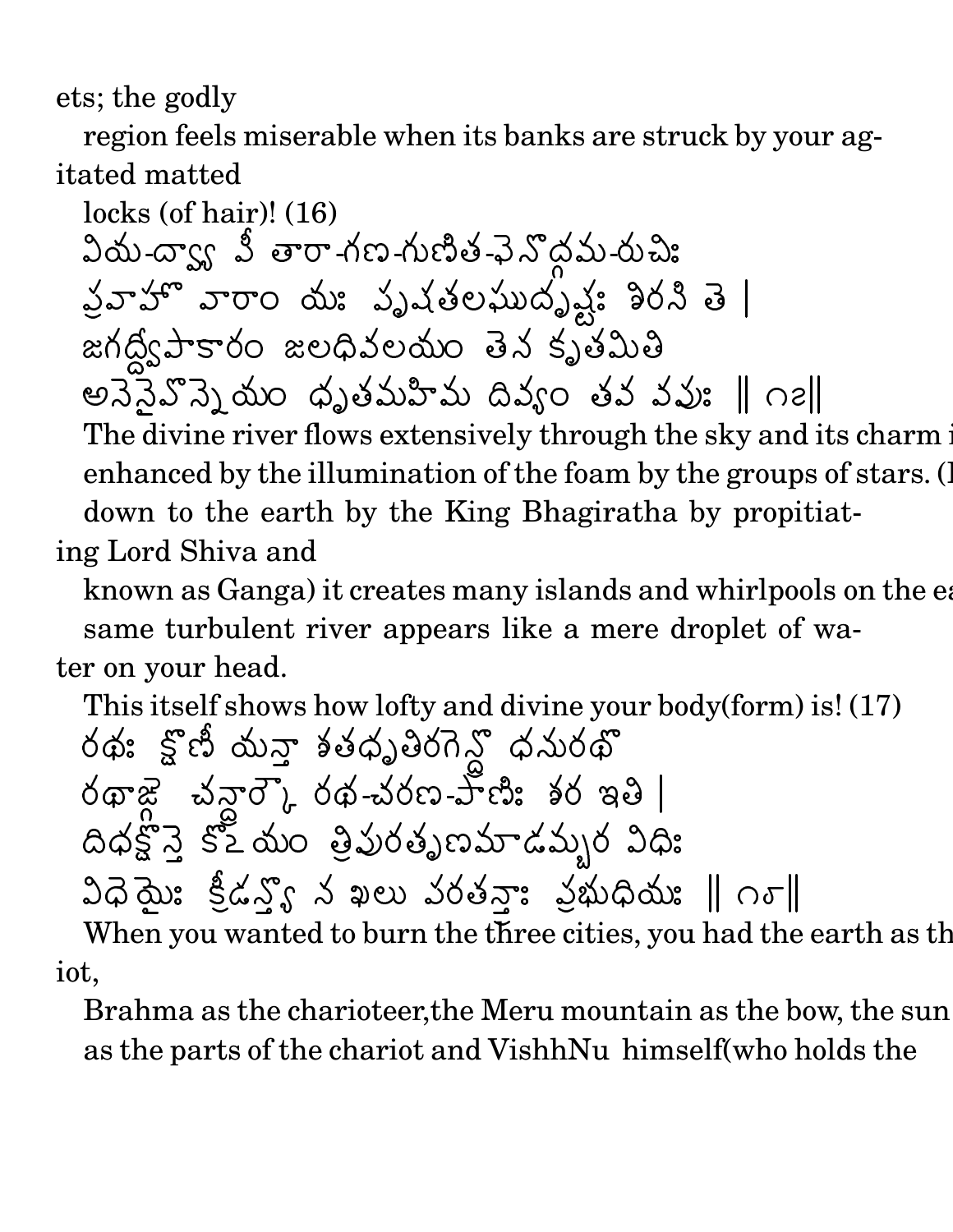chariot-wheeel in his hand -Sudarshan chakra?), as the arrow. Why this

demonstrative show when you as the dictator of everything, could have done

the job as a trifle? The Lord's greatness is not dependent on anybody or

anything. (Incidentally there is a view that the burning of the three

cities would refer to the burning of three kinds of bodies of man i.e.

'sthUla sharIra', 'sUkshma sharIra' and 'kAraNa sharIra'). (18) హారినె సాహనం కమల బలిమాధాయ వద్దము: యదెకొనె తన్మీన్ నిజముదహరన్నె తకమలమ్ | గతొ భక్కుదైక: వరిణతిమన్ చక్రవవుష్య  $\sim$  10  $\sim$  10  $\sim$  10  $\sim$  10  $\sim$  10  $\sim$  10  $\sim$  10  $\sim$  10  $\sim$  10  $\sim$  10  $\sim$  10  $\sim$  10  $\sim$  10  $\sim$  10  $\sim$  10  $\sim$  10  $\sim$  10  $\sim$  10  $\sim$  10  $\sim$  10  $\sim$  10  $\sim$  10  $\sim$  10  $\sim$  10  $\sim$  10  $\sim$  10  $\sim$  10  $\sim$  VishhNu once brought 1000 lotuses and was placing them at you

after placing 999 flowers he found that one was missing; he plucked out one

of his own eyes and offered it as a lotus; this supreme exemplification of

devotion on his part was transformed into the wheel (sudarshana chakra) in

his hand, which he uses for protecting the world. (19) క్షత్త నుప్తె జాగ్గత్ త్యమని వలయొగ్ద క్రతుమతాం క్వ కర్మ ప్రధ్వన్గం వలతి వురుషారాధనమృతె | అతస్త్యాం నమ్సైక్ష్య క్రతుషు వలదాన-వ్రతిభువం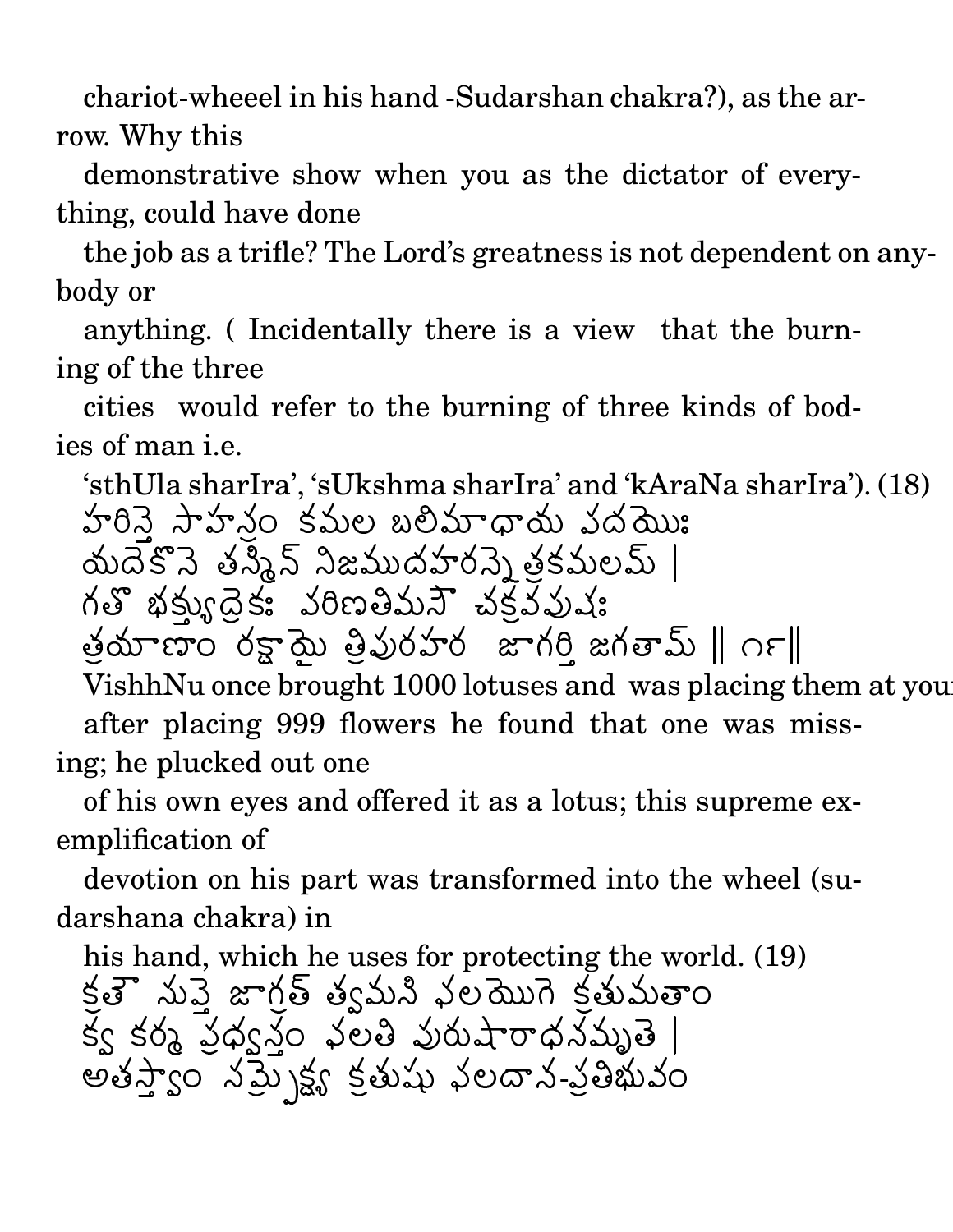ఖతె శ్రీద్ధాం బధ్యా దృ  $\ddot{\phantom{0}}$ For the second contract of the second contract of the second contract of the second contract of the second contract of the second contract of the second contract of the second contract of the second contract of the second a`FB %,21 " #MYX#E X#; /
' @ e f -h

You ensure that there is a connection between cause and effect and hence

when men perform a sacrifice they obtain good results. Otherwise how can

there be future result for a past action? Thus on seeing your powe rewarding people performing sacrificial worship, with good results, men

believe in Vedas and firmly engage themselves in various worshipful acts. (20)

 $\ddot{\phantom{0}}$ యాదక్లో దక్షః క్రతువతిరధిశననుభ . . . . . . తిరధిశన్నపథ్పతాం బ్బుషీణామార్విజ్యం శరణద నం <u> శరణద నదస్యా: నుర-గణా: | -</u>  $\ddot{\phantom{0}}$ कर्क़ू0 रुप्रेटक: देव्  $\frac{1}{2}$ ప్యత్య క్రతువల-విధాన-వ్య నల-విధాన-వ్యననినః -5-0/V @ **Contract Contract Contract Contract Contract Contract Contract Contract Contract Contract Contract Contract Contract Contract Contract Contract Contract Contract Contract Contract Contract Contract Contract Contract Contr** ధువం కర్తుం శ్రద్ధా విధుర i where the contract of the contract of the contract of the contract of the contract of the contract of the contract of the contract of the contract of the contract of the contract of the contract of the contract of the cont  $\varpi$  విధురమభిచారాయ హి మఖాః  $\parallel$ ్ణం $\parallel$ 

All the same, O Protector. though you exert to reward all sacrifices. those

done without faith in you become counter-productive, as exemplified in the

case of the sacrifice performed by Daksha; Daksha was wellversed in the

art of sacrifices and himself the Lord of Creation; besides, he was the

chief performer: the great maharishis were the priests and the va ious gods

were the participants! (Daksha did not invite Shiva and in-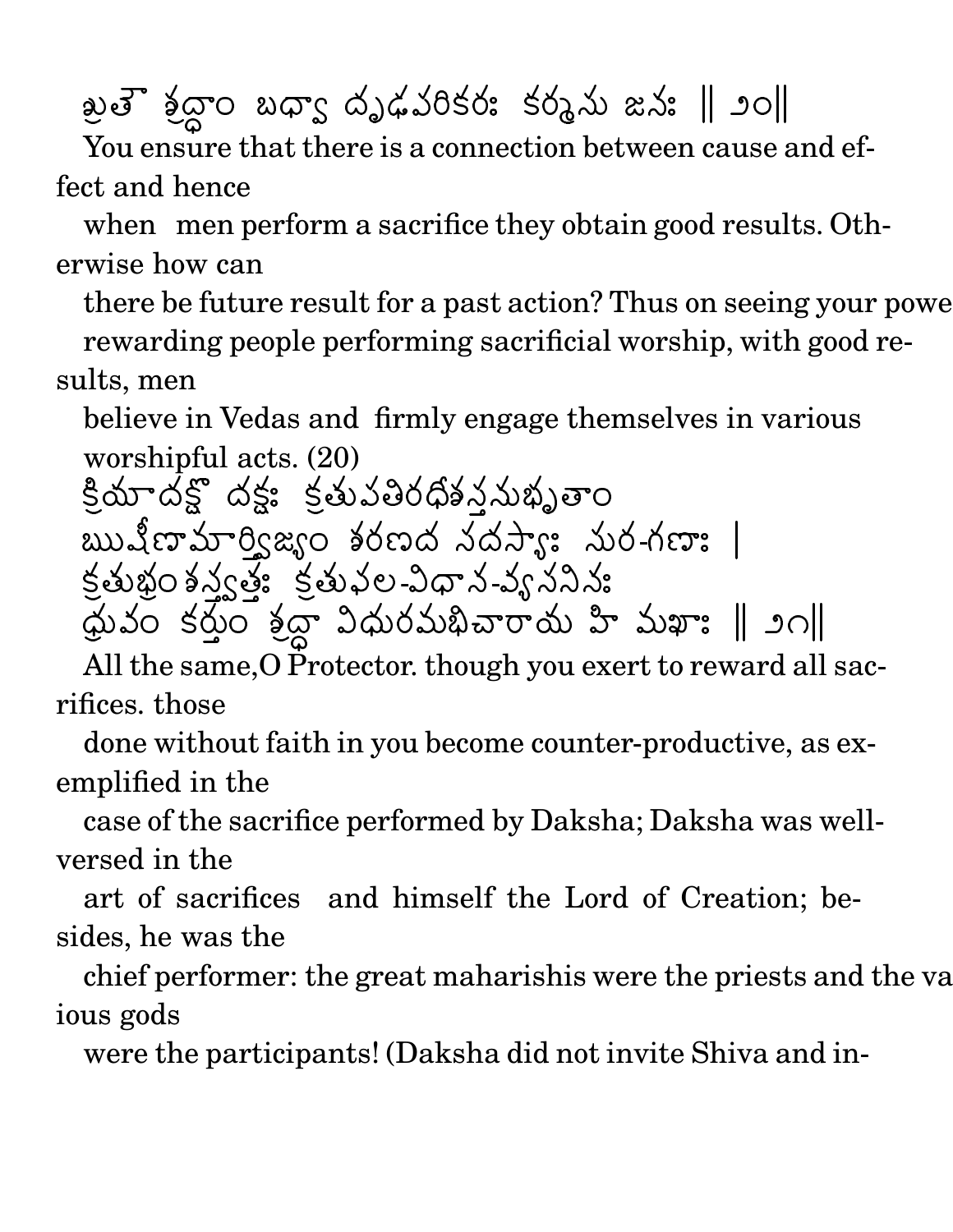sulted him

greatly; thus enraged, Shiva destroyed the sacrifice and Daksha

too). (21) నజానాథం నాథ ననభమభికం స్వాం దుహితరం . . Service and the service of the service of the service of the service of the service of the service of the service of the service of the service of the service of the service of the service of the service of the service of కం రొహిద్ భూతాం రిరమయిషువ్వువ్వన్ వవుషా | `, నుష్పాణె ర్యాతం దివమవి న the contract of the contract of the contract of the contract of the contract of the contract of the contract of 5 " / " నత్తాకృతమముం X21 త*మముం* - సంస్థాన్య సౌకర్యం త్రననం తెఽద్యావి త్యజతి న చ 2 K-  $\cdots$  . The simulation of the simulation of  $\cdots$ 

 $\mathbf{u}$ 

O, Protector! Once Brahma became infatuated with his own daughter. When she

a7 @

fled taking the form of a female deer he also took the form of a ma and chased her. You took the form of a hunter and went af-

ter him, with a

bow in hand. Struck by your arrow and very much frightened, Brahma fled to

the sky taking the form of a star. Even today he stands frightened by

you. (22)

/5  $\blacksquare$ H A POINT AND A POINT AND A POINT AND A POINT AND A POINT AND A POINT AND A POINT AND A POINT AND A POINT AND A <u>based and the second contract of the second contract of the second contract of the second contract of the second contract of the second contract of the second contract of the second contract of the second contract of the </u>  $\blacksquare$  . The set of the set of the set of the set of the set of the set of the set of the set of the set of the set of the set of the set of the set of the set of the set of the set of the set of the set of the set of the . . . . . . నుషమహాృ య తృణవత్ \*+  $\overline{\phantom{a}}$  , and the contract of the contract of the contract of the contract of the contract of the contract of the contract of the contract of the contract of the contract of the contract of the contract of the contrac 1 Particularly and the contract of the contract of the contract of the contract of the contract of the contract of the contract of the contract of the contract of the contract of the contract of the contract of the contrac "  $J$   $J$   $J$ ప్రేష్ణం దృష్ట్యా పురమథన పుష్  $\blacksquare$  . The set of the set of the set of the set of the set of the set of the set of the set of the set of the set of the set of the set of the set of the set of the set of the set of the set of the set of the set of the , where the contract of the contract of the contract of the contract of the contract of the contract of the contract of the contract of the contract of the contract of the contract of the contract of the contract of the cont " ()\*^ ')`, " <u>a comparativa de la comparativa de la comparativa de la comparativa de la comparativa de la comparativa de la</u> \*^ the contract of the contract of the contract of the contract of the contract of the contract of the contract of /  $\blacksquare$  . The contract of the contract of the contract of the contract of the contract of the contract of the contract of the contract of the contract of the contract of the contract of the contract of the contract of the the contract of the contract of the contract of the contract of the contract of the contract of the contract of అపైతి త్యామద్దా బత వరద ముగ్గా ణం దెవి యమనిరత-దెహార్డ-ఘటనాత్ ర్థ-ఘటనాత్ and the contract of the contract of the contract of the contract of the contract of the contract of the contract of the contract of the contract of the contract of the contract of the contract of the contract of the contra . . . . . . . త వరద ముగ్తా యువతయః  $\parallel$ ్తు ఇ $\parallel$  $\cdots$  . The following of the following  $\cdots$  is the following of the following  $\cdots$ 

O, destroyer of the three cities! Boon-giver! Practitioner of austerities!

Before the very eyes of Parvati, you reduced Manmatha (the god of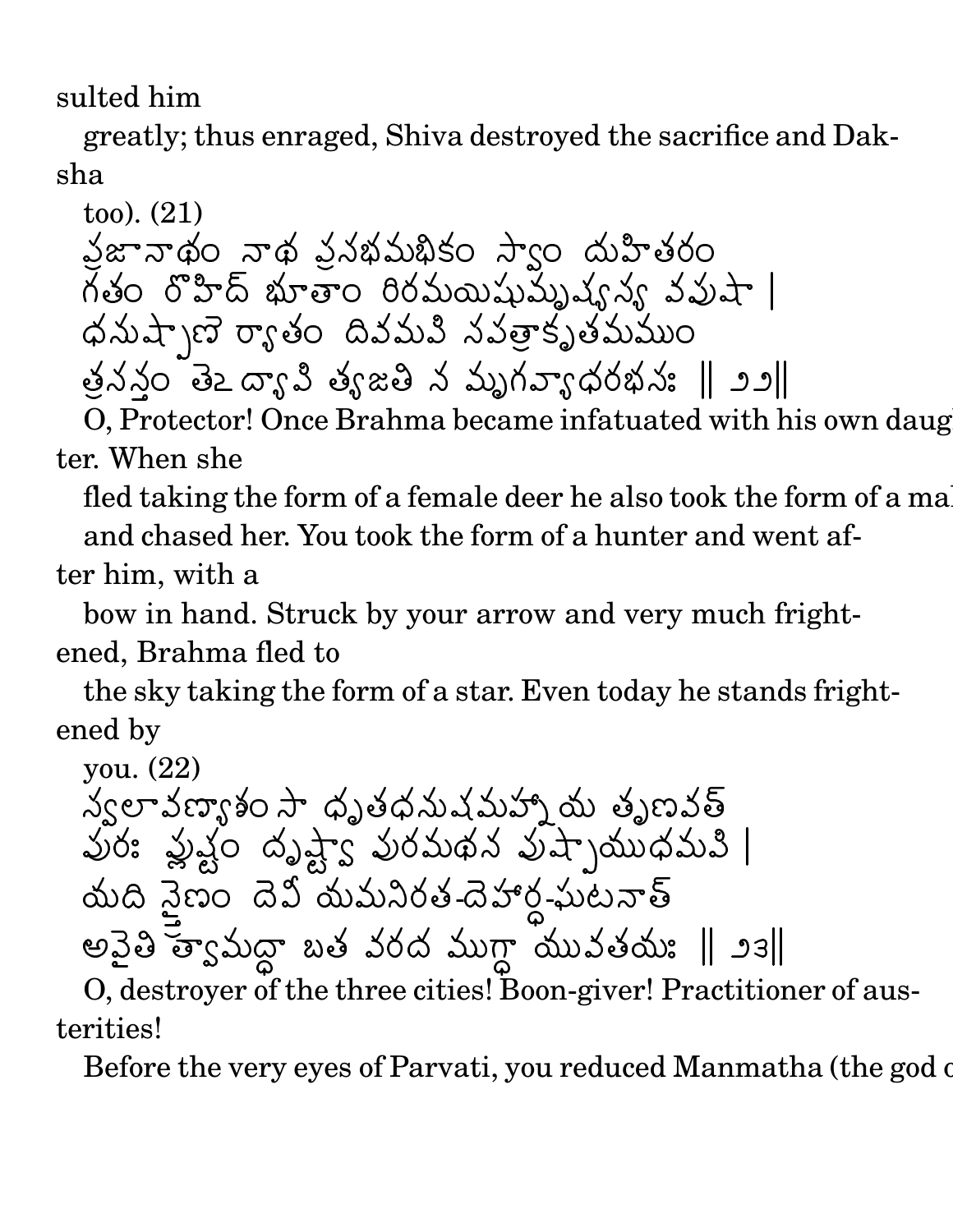ashes,the moment he tried to arouse passion in you for Parvati, by

shooting his famous flower arrows. Even after witnessing this, if Parvati,

thinks that you are attracted by her physical charm, on the basis of your

sharing half the body with her, certainly women are under self-

delusion. (23) శ్మశానెష్వాకీడా సృరహర విశాచాః నహచరాః  $\ddot{\phantom{0}}$ చితా-భస్మాలె వః న్రగవి నృకరొం s and the second contract of the second contract of the second contract of the second contract of the second contract of the second contract of the second contract of the second contract of the second contract of the secon " @ నృకరొటి-వరికరః | - \ - . . . . . . తు నామైవమఖిలం F" /
; - PQH& #%, " # \ /5 Wf O,boon giver! O,destroyer of Cupid! You play in the burn-

ing ghats. your

friends are the ghosts. Your body is smeared with the ashes of the bodies. Your garland is of human skulls. Every aspect of your cha acter is

thus inauspicious. Let it be. It does not matter. Because, with all these known oddness, you are quick to grant all auspicious things to the ple

who just think of you. (It is interesting to note here that in his Dev aparaadha kshamApana stotra Shankaracharya says that, despi deficient possessions,Shiva got the power to grant boons en-

tirely because

because of his having taken the hand of Parvathi in mar-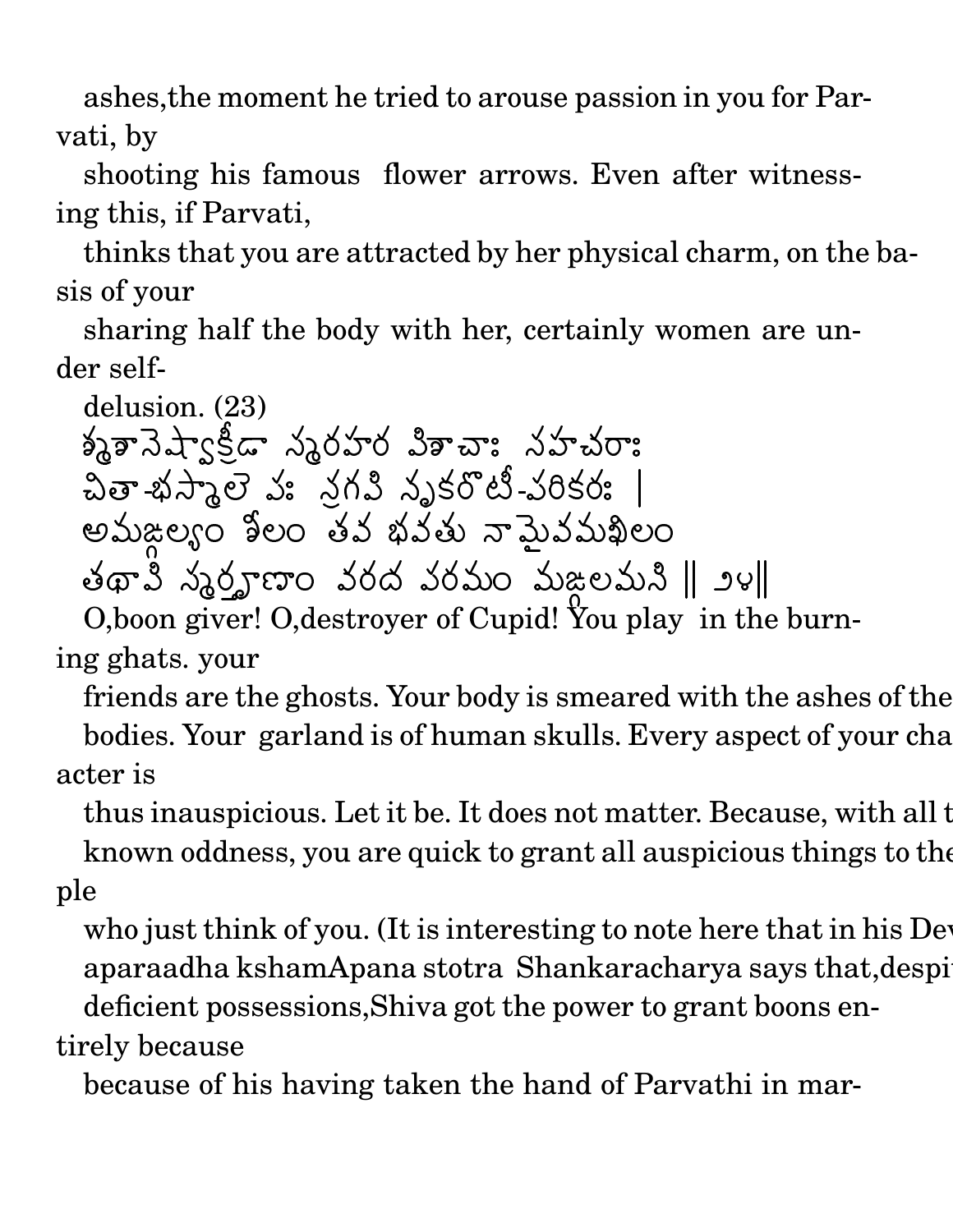riage; in the

previous shloka, Pushhpadanta calls it naive on the part of Parvati, if she

thinks that Shiva is attracted by her charm simply because he is sharing

half the body with her. This dichotomy etc. is due to the custom that when a

particular lord is to be extolled, the other gods are to be belittled to

some extent).  $(24)$ మన: వైత్యక్ చిత్తె నవిధమవిధాయాత-మరుత: వ్రహృష్యద్రోమాణ వ్రమద-నలిలోత్మ జైతి-దృశ: యదాలొక్యాహ్లాదం హైద ఇవ నిమజ్యామృతమయె  $\Delta \phi \phi$   $\Delta \phi$   $\sim$   $\Delta \phi$   $\sim$   $\Delta \phi$   $\sim$   $\Delta \phi$   $\sim$   $\Delta \phi$   $\sim$   $\Delta \phi$   $\sim$   $\Delta \phi$   $\sim$   $\Delta \phi$ The great yogis regulate their breath, control and still their mind inward and enjoy the bliss with their hair standing on edge and e with tears of joy. It looks as though they are immersed in nectar. That

bliss which they see in their heart and exult thus, is verily you Yourself! (25)

త్వమర్కన్వం నొమన్యమని వవనన్వం హతవహః  $\frac{3}{2}$  అన్నాను స్వామ్ త్వము ధరణిరాత్మా త్వమితి చ  $302 \times 200$  30 30 3000 3000 3000

న విద్యనత్తల్వం వయమిహ తు యత్ త్వం న భవని || ౨౬|| You are the sun, the moon, the air, the fire, the water, the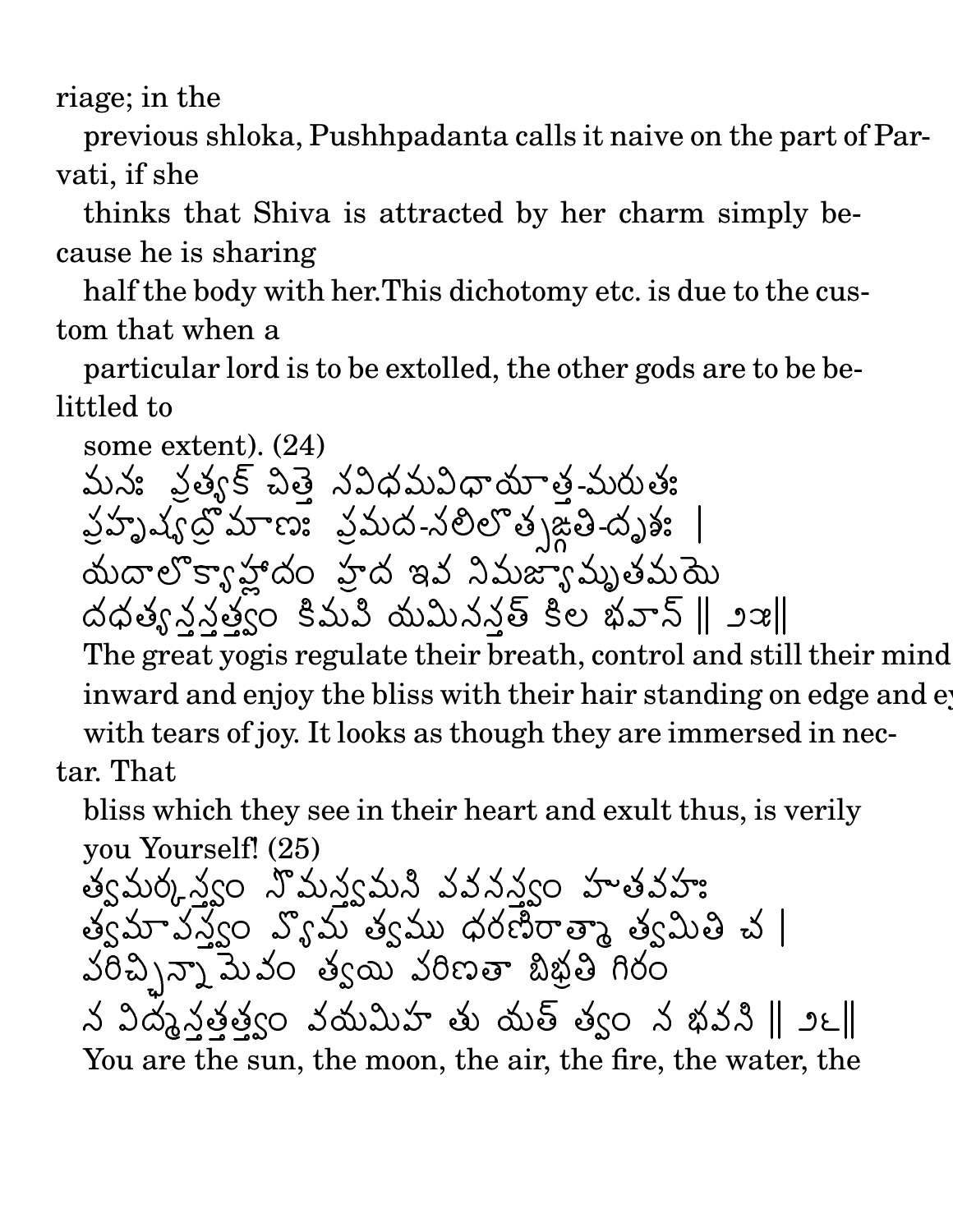sky(ether/space), and the earth (the five elements or 'bhUtA's). Yo the Self which is omnipresent. Thus people describe in words every

attribute as yours. On the other hand, I do not know any fundamental

principle or thing or substance, which you are not! (26)  $\sim$  . The contract of the contract of the contract of the contract of the contract of the contract of the contract of the contract of the contract of the contract of the contract of the contract of the contract of the co 2 యాం తిన్త్ వృత్తిశ్రీమవనమథ్ త్రీనవి నురాన్ <sup>7</sup> -<sup>X</sup> %  $77.77$  and  $77.77$  and  $77.77$  and  $77.77$  and  $77.77$  and  $77.77$  and  $77.77$  and  $77.77$  and  $77.77$  and  $77.77$  and  $77.77$  and  $77.77$  and  $77.77$  and  $77.77$  and  $77.77$  and  $77.77$  and  $77.77$  and  $77.77$  and  $77.7$ ద్వైర్వర్డ్డిభిరభిదధత్ తీర్ణవికృతి |  $\overline{a}$   $\overline{a}$   $\overline{a}$   $\overline{a}$   $\overline{a}$   $\overline{a}$   $\overline{a}$   $\overline{a}$   $\overline{a}$   $\overline{a}$   $\overline{a}$   $\overline{a}$   $\overline{a}$   $\overline{a}$   $\overline{a}$   $\overline{a}$   $\overline{a}$   $\overline{a}$   $\overline{a}$   $\overline{a}$   $\overline{a}$   $\overline{a}$   $\overline{a}$   $\overline{a}$   $\overline{$ తురీయం తె 'ధామ ధ్వనిభిరవరున్నామణుభిః  $\lambda$ మన్-వ్యనం త్వాం శరణద గృణాత్యోమితి వదమ్  $\parallel$ ్తుం $\parallel$ , and the state of  $\mathbf{A}$  and  $\mathbf{A}$  and  $\mathbf{A}$  and  $\mathbf{A}$  and  $\mathbf{A}$  and  $\mathbf{A}$  and  $\mathbf{A}$  and  $\mathbf{A}$  and  $\mathbf{A}$  and  $\mathbf{A}$  and  $\mathbf{A}$  and  $\mathbf{A}$  and  $\mathbf{A}$  and  $\mathbf{A}$  and  $\mathbf{A}$  and  $\mathbf{A}$ 

O, grantor of refuge and protection! The word 'OM' consists of the three

letters 'a', 'u' and 'm'. It refers to the three Vedas(Rik, YajuH and

SAma), the three states (Jaagrat.h, Swapna, and sushhuptiawakened,

dreaming and sleeping),the three worlds(BhUH, bhuvaH and suvaH) and the

three gods (Brahma, VishhNu amd Mahesha).It refers to you yourself both

through the individual letters as well as collectively; in the latter form

(i.e. the total word 'OM') it refers to your omnipresent absolute nature,

as the fourth state of existence i.e 'turIyaM' (sleep-like yet awak-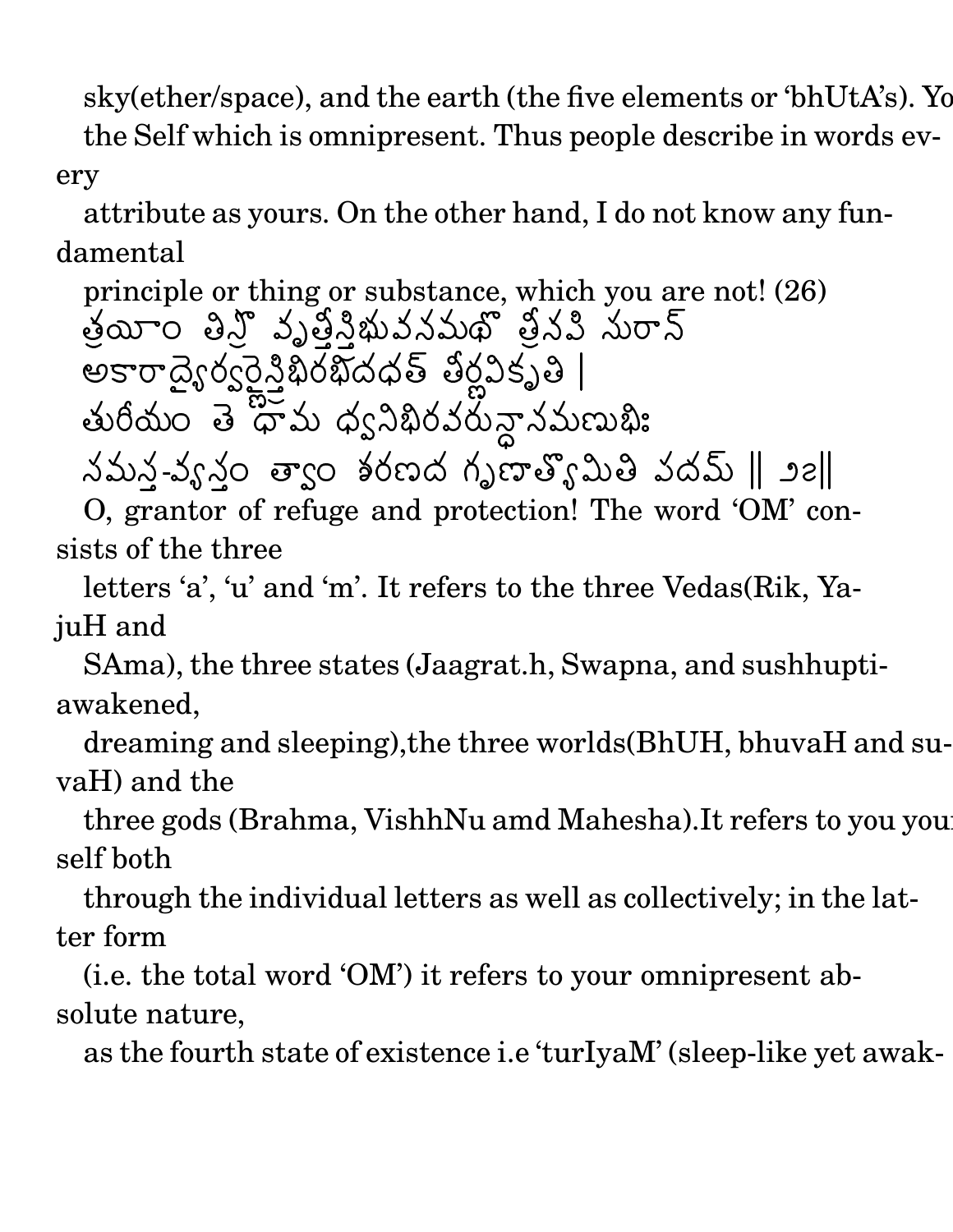ened and

alert state, as a fully-drawn bow). (27) భవ: శర్వ రుద్ర: వఖవతిరథ్గ: నహమహాన్ తథా భీమెశానావితి యదభిధానావ్షకమిదమ్ | అముష్మిన్ వ్రత్యేకం వ్రవిచరతి దెవ ఖ్రతిరవి 3మాయానైనదామ్ని వ్రణిహిత-నమన్యోఽ నిన భవతె || ౨రె|| I salute you as the dear abode of the following 8 names: bhava, sha rudra, pashupati, ugra, sahamahAn.h, bhiima, and Ishaana; the discusses individually about these names. (28) నమొ నెదిష్టాయ ప్రియదవ దవిష్టాయ చ నమః నమః క్టొదిష్టాయ స్థరహర మహిష్టాయ చ నమః | నమొ వర్తిష్టాయ త్రినయన యవిష్ఠాయ చ నమః నమః నర్వస్తై తె తదిదమతినర్యాయ చ నమః || ౨౯|| O, destroyer of Cupid! O, the three-eyed one! Salutations to you, v the forest-lover, the nearest and the farthest; the min-

utest and the

biggest, the oldest and the youngest; salutations to you who is everything

and beyond everything! (29) బహల-రజనె విశ్వితృత్తై భవాయ నమొ నమః వబల-తమనె తత్ నంహాం హరాయ నమొనమః | జన-నుఖకృతె నత్వదికౌ మృడాయ నమొ నమః  $35.53$   $37.50$   $37.50$  $37.50$   $33.50$   $33.50$   $33.50$   $33.50$   $33.50$   $33.50$ 

Salutations to you in the name of Bhava' in as much as you create the world by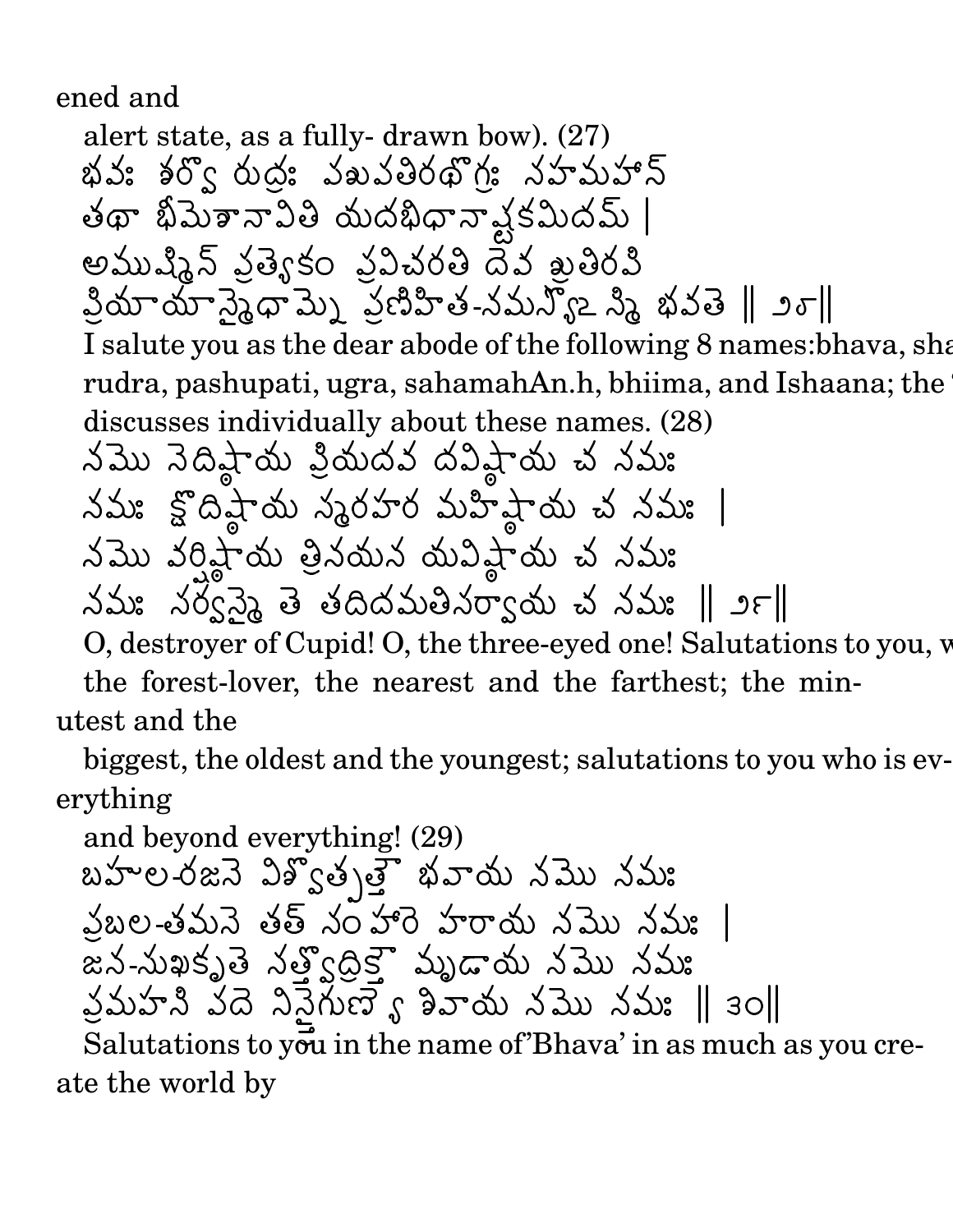taking the 'rajas' as the dominant quality; salutations to you in the of 'Hara' in as much as you destroy the world by taking the 'tamas' as the

dominant quality; salutations to you in the name of 'MRiDa', in as you maintain and protect the world by taking 'satva' as the dominant

quality. Again salutations to you in the name of Shiva in as much beyond the above-mentioned three qualities and are the seat of the bliss. (30)

X21 క-వరిణతి-చెతః క్లైకవక్యం క్వ శ శ్వం క్వ చెదం క్వ చ తవ గుణ-నిమొల్లజ్షిని శశ్వదృద్ధిః జిని శశ్వదృద్ధిః | <u>ခ</u>်ငွဲထို့ ၁၉% | the contract of the contract of the contract of the contract of the contract of the contract of the contract of ఇతి చకితమమనికృత్య మాం త్య మాం భక్తిరాధాద్ నరద చరణమొస్తె వాక్య-ప్రష్ళివూరమ్ || ఇ౧|| $\,$ 

O, boon-giver! I was very perplexed to sing your praise considering my

little awareness and afflicted mind vis-a-vis your ever increasing

limitless quality; however, my devotion to you made me set aside అనిత-గిరి-నమం స్యాత్ కజ్జలం నిన్థు-పాత్రె diffidence and place these floral lines at your feet. (31)

 @ /56'L - #6'c
# -bH ! &V " 'M>B <sup>7</sup> \*^ <sup>&</sup>lt; S21 <sup>B</sup> b% /5#BX %, 5 S6'cPQH @\$' @ \*+ <sup>7</sup>  fh

O, great master! Even, if one were to assume that the blue mountain , the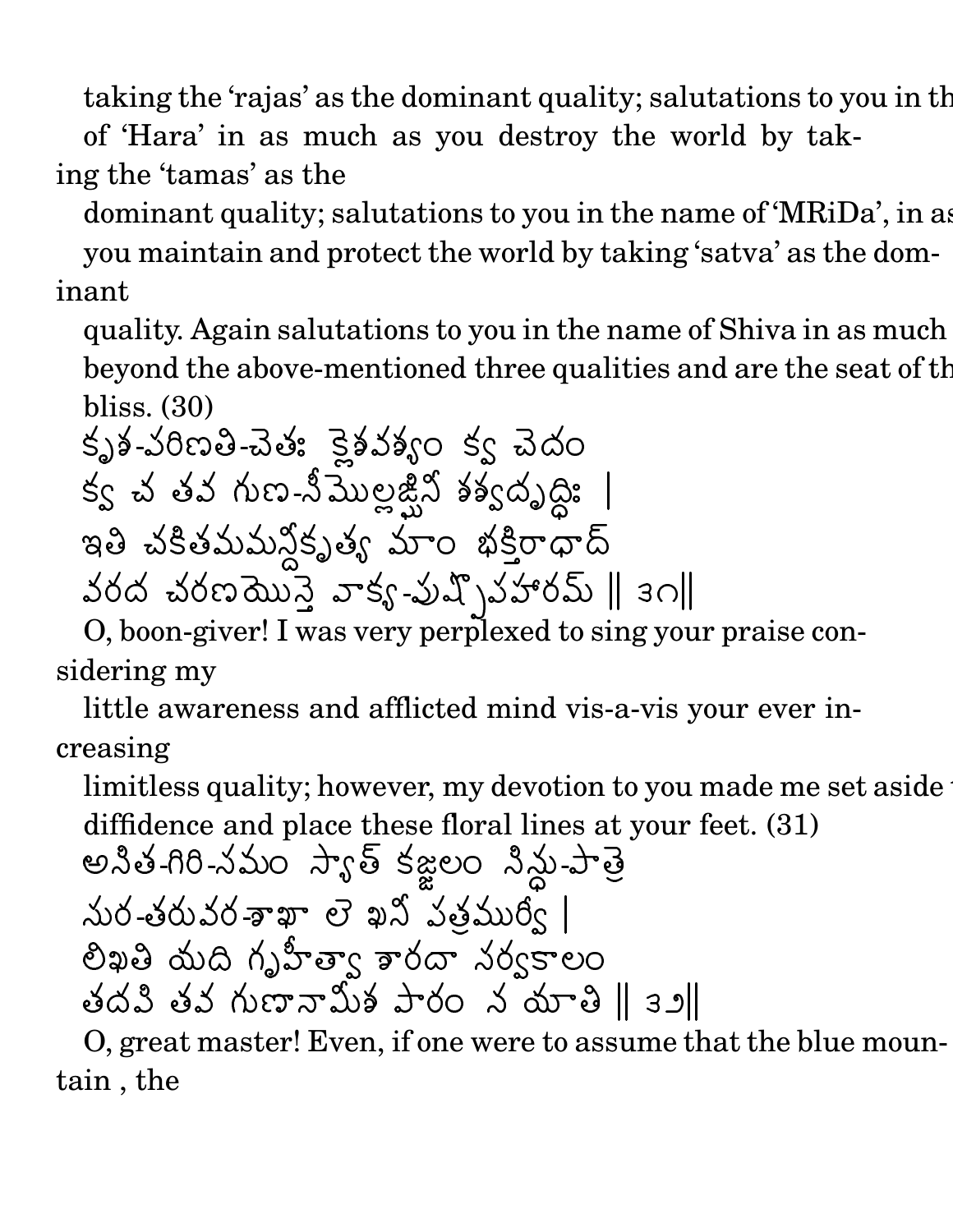ocean, the heavenly tree and the earth are the ink,the inkpot, the pen and

the paper respectively and the goddess of learning (Saraswati) he self is

the writer,she will not be able to reach the frontiers of your greatness, however tness,however long she were to write! (32)<br>న-నుర-మునినైరర్సిత్తప్యేన్లు-మౌలె :

/
'L 6' - ! @ -S'cP !' VW6'P / - B /5- ! <sup>b</sup> /5X -SP -#MYT, " T)%, @ \_a` @ E

S

రుచిరమలఘువృత్తెః రమలఘువృత్తిః స్తోత్రమెత the contract of the contract of the contract of the contract of the contract of the contract of the contract of  $\mathfrak{J}$ త్ర సినిమా బాధ్ $\parallel$  33 $\parallel$ 2 J,X

The best one among all groups  $(Gandharva?)$ , Pushhpadanta by n posed

this charming hymn in none too short metres, in praise of the great who wears the moon in his head(Shiva), who is worshipped and  $g$ rified by

all demons, gods and sages and who is beyond all attributes and forms . (33)

 @ 5%K- ` ! ! - <sup>7</sup> " # X b')%, -<sup>d</sup> " @ \*^ /5 5 <sup>7</sup>  X! 'c% ' -U/5 FG " J'L # -`, @\*+ '] " IH @ XOM <sup>b</sup> 

Whoever reads this faultless hymn of Sh̃iva daily, with pure mind  $\,$ devotion, ultimately reaches Shiva's domain and becomes equal t this world, he is endowed with children, great wealth, long life and fame. (34)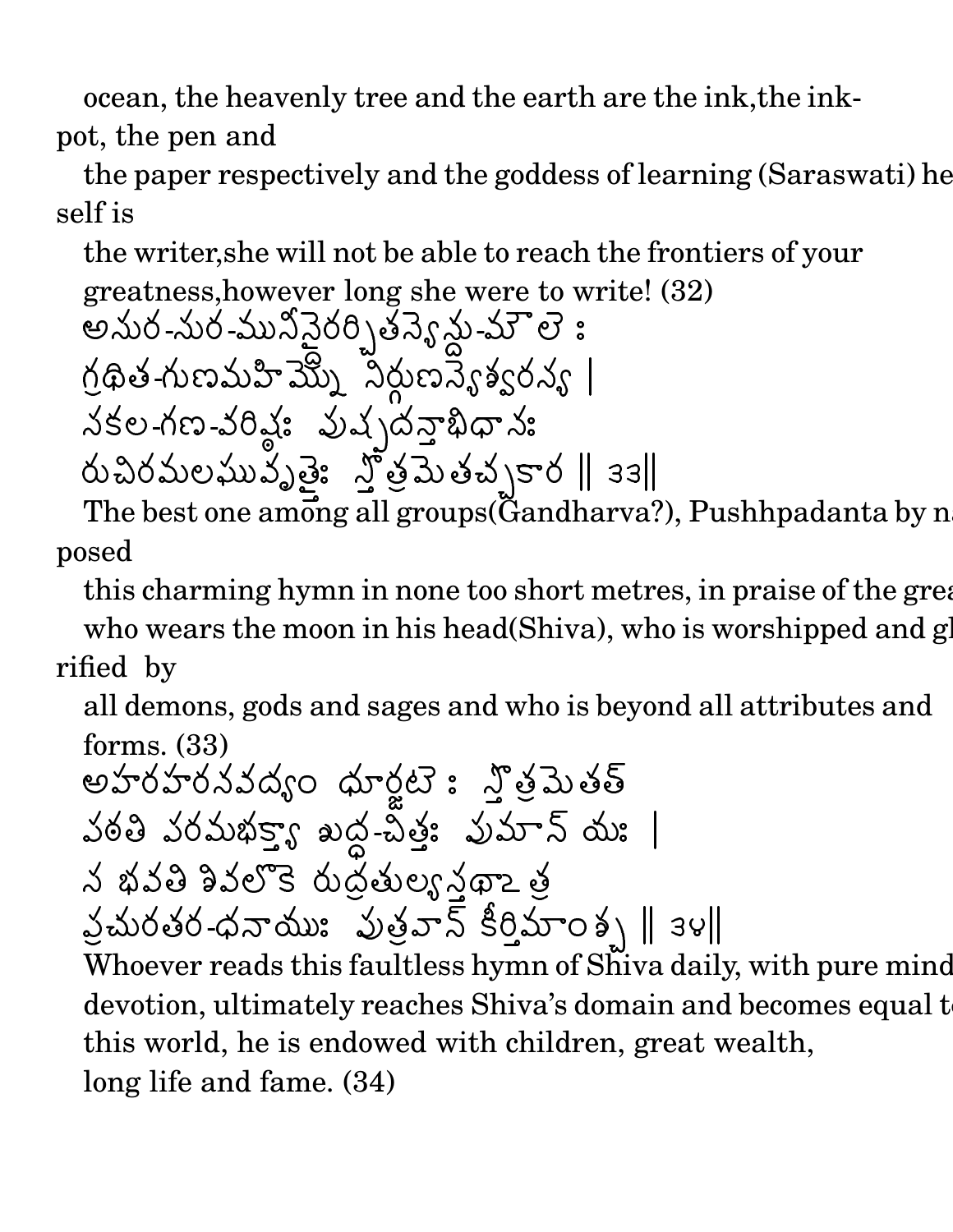మహెశాన్నా వరొదవి మహిమ్ను నావరా శుత్తి: | అఘొరానాృ వరొ మనొ నాని ఁ న్తో మాన్తి తత్త్వం గురొః . త్వం గురొః వరమ్ || ౩౫||

 There is no God higher than Mahesha; there is no hymn better than this one.

There is no 'mantra' greater than 'OM' and there is no truth or pri ciple

beyond one's teacher/spiritual guide. (35) దీక్గా దానం తపనీర్థం జ్ఞా. వనీర్ణం జూనం ం జ్ఞానం యాగాదిక \*^ <sup>S</sup> <<sup>X</sup> X \*^

  $\overline{\phantom{a}}$  . The contract of  $\overline{\phantom{a}}$  . The contract of  $\overline{\phantom{a}}$  ,  $\overline{\phantom{a}}$  ,  $\overline{\phantom{a}}$  ,  $\overline{\phantom{a}}$  ,  $\overline{\phantom{a}}$  ,  $\overline{\phantom{a}}$  ,  $\overline{\phantom{a}}$  ,  $\overline{\phantom{a}}$  ,  $\overline{\phantom{a}}$  ,  $\overline{\phantom{a}}$  ,  $\overline{\phantom{a}}$  ,  $\overline{\phantom$ మహిము నవ పాఠన్య కలాం వార్న ష్డ ూ౦ వార్ని చ్డిపేమ్ ∥్  $\int \mathbb{C} \mathbb{C} \mathbb{S} \mathbb{S} \mathbb{C} \mathbb{S} \mathbb{S} \mathbb{S} \mathbb{S} \mathbb{S} \mathbb{S} \mathbb{S}$ 

Initiation(into spiritual development), charity, penance,

pilgrimage,spiritual knowledge and religious acts like sacrifices are not

capable of yielding even one-sixteenth of the return that will result from

కునుమదశన-నామా నర్వగ the reading of this hymn. (36) <u>in a series de la construcción de la construcción de la construcción de la construcción de la construcción de </u>

@ న -నామా నర్వ -గన్దర్వ -రాజు  $\lesssim$ ర్వ -రాజు $\sim$ శ్రీధరవర-మౌలె రైవదెవన్య దానః |

/5 లు నిజ-మహిమ్ను భష్ట వాన్య రొషాత్ and the contract of the contract of the contract of the contract of the contract of the contract of the contract of the contract of the contract of the contract of the contract of the contract of the contract of the contra

న్ననమిదమకార్తద్ దివ్య-దివ్యం మహిమ్మః ∥ ౩౭∥

Kusumadanta(equivalent of Pushhpadanta) was the king of all G harvas and

he was a devotee of the Lord of lords, Shiva, who wears the baby n

a few digits only) in his head. He fell from his glorious po-

sition due to

Shiva's wrath at his misconduct. It was then that the Gand-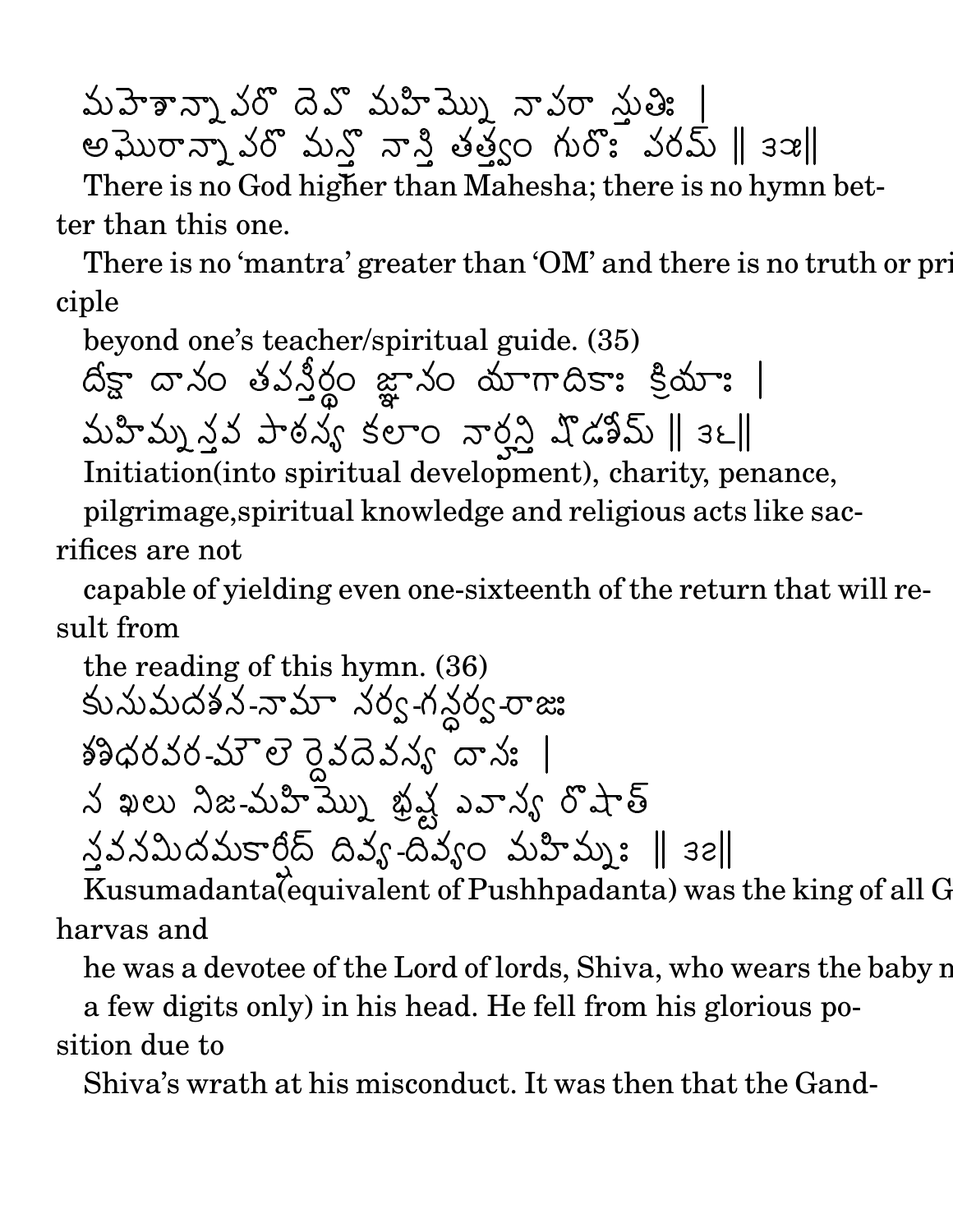harva composed

/56'L this hymn which is the most divine. (37) S'L'c \_ " - /5B  -!' ! X -! '3 - <sup>7</sup> \*^ <sup>&</sup>lt; @ ')T,K- @ K- -<sup>J</sup> ! 5 -/
\$' " [ X @ ! /5 \*+ O E /5 @ \$O')%, !'- " T,)% @ " P 

If an aspirant for heaven and liberation, worships Shiva, the teach gods, at first and then reads this unfailing hymn, composed by

Pushhpadanta, with folded hands and single-mindedness, he attains Shiva's

abode, being praised by 'kinnaras'(a group of semi-gods known for singing talent). (38)

 /
O నమీదం న్నీల పుణ్యం గనర్వ-భాషి 2 @ న్లర్వ-భాషితమ్  $\mid$ అనె వమ్యం మనొహారి - నొహారి నర్వమిశ్వరవర్ణనమ్ ∥ ౩౯∥ా he has been a set of the set of the set of the set of the set of the set of the set of the set of the set of th

Here ends this meritorious, charming and incomparable hymn, ut tered by the

 Gandharva, all in description of the great master. (39) !  $\int \mathfrak{g} \mathfrak{t} \mathfrak{t}$ ာ ဘာ $\mathfrak{g}$ ားသား အား $\int \mathfrak{g} \left( \mathfrak{t} \mathfrak{t} \mathfrak{t} \mathfrak{t} \mathfrak{t} \mathfrak{t} \mathfrak{t} \mathfrak{t} \mathfrak{t} \mathfrak{t} \mathfrak{t} \mathfrak{t} \mathfrak{t} \mathfrak{t} \mathfrak{t} \mathfrak{t} \mathfrak{t} \mathfrak{t} \mathfrak{t} \mathfrak{t} \mathfrak{t} \mathfrak{t} \mathfrak{t$ అర్పితా తెన దెవెశ: ప్రీయ క దెవెశ: ప్రియతాం e de la construcción de la construcción de la construcción de la construcción de la construcción de la construcción de la construcción de la construcción de la construcción de la construcción de la construcción de la const " . \*+ ! /5% 5E  -a Thus, this worship in the form of words, is dedicated at the feet of Shankara; may the ever-auspicious lord of the gods be pleased with this. (40)  $3$ వ తత్వం న జానామి కిదృశ్2 ని మహెశ్వర | be a series of the series of the series of the series of the series of the series of the series of the series యాదృశిఽని మహాదెవ తాదృశాయ నము నమః ∥౪౧∥ : where the contract of the contract of the contract of the contract of the contract of the contract of the contract of the contract of the contract of the contract of the contract of the contract of the contract of the cont @